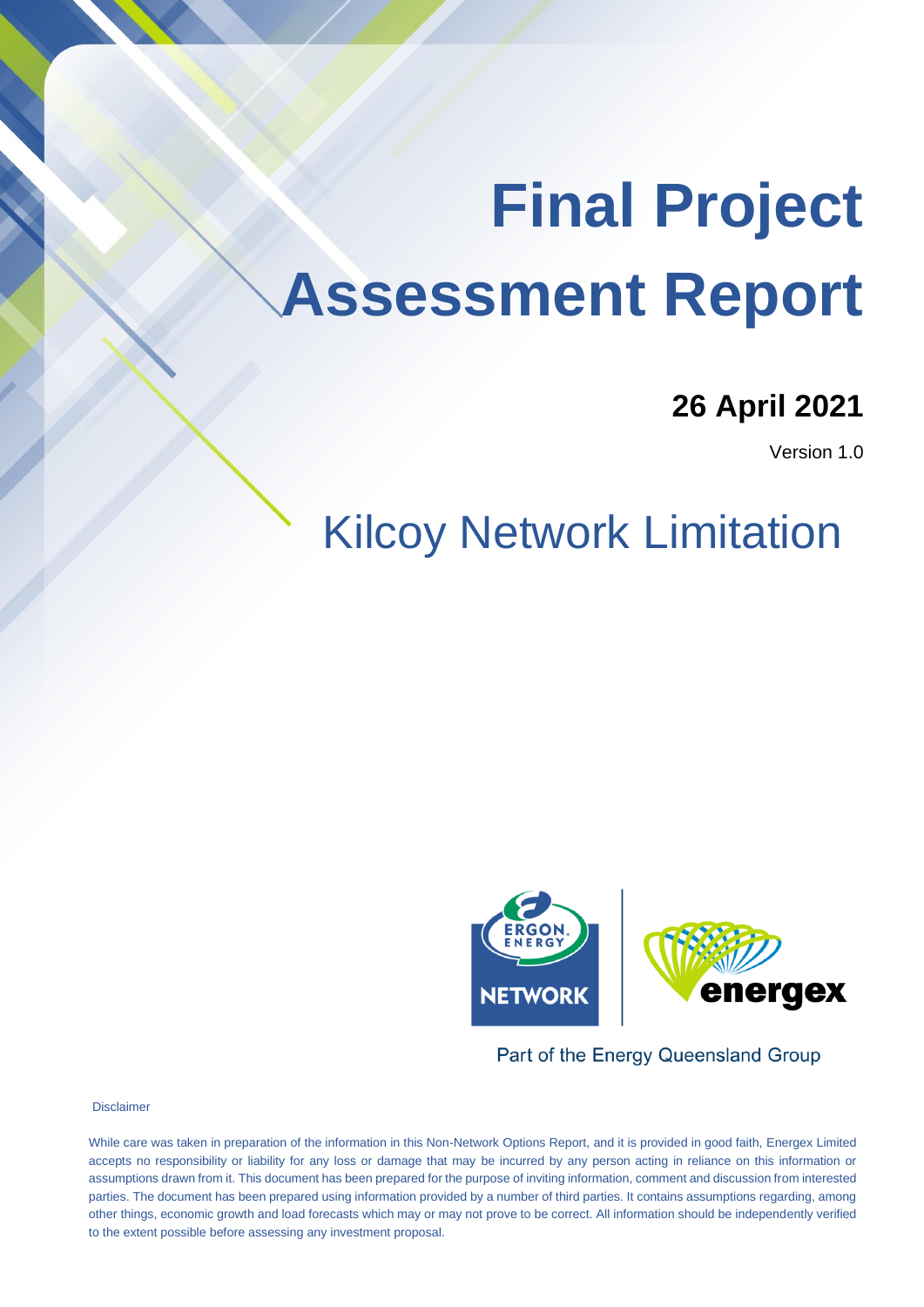

### **EXECUTIVE SUMMARY**

#### **ABOUT ENERGEX**

Energex is a subsidiary of Energy Queensland Limited, a Queensland State Government Owned Corporation. Energex distributes electricity to over 1.5 million residential, commercial and industrial customers across a population base of around 3.5 million in South East Queensland.

#### **IDENTIFIED NEED**

Kilcoy zone substation (SSKCY) is supplied by Beerwah bulk supply substation via a single 33kV feeder F324 under system normal conditions. There is a back-up supply from Lockrose bulk supply substation via 33kV feeder F447. SSKCY provides electricity supply to approximately 343 predominantly commercial / industrial and 1,902 predominantly domestic customers in Kilcoy, Glenfern, Harlin, Mount Kilcoy, Neurum, Stony Creek, Winya, Woolmar and surrounding areas.

Based on a Condition Based Risk Management (CBRM) analysis of the effect of current condition and ageing on the expected life of 7/.104 overhead conductor,

- Approximately 23km of F447 is deemed to reach its retirement age in August 2023.
- Approximately 26km of F324 is deemed to reach its retirement age in August 2026.

The first objective of the proposed investment is to maintain a safe and sustainable energy supply to customers by reducing the safety and environmental risks associated with 33kV feeders F324 and F447, which have been assessed as having reached their retirement age, to as low as is reasonably practicable (ALARP). Secondly, the proposed investment provides a secure and reliable energy supply to customers by ensuring that the network meets Energex's network security and reliability performance obligations.

#### **APPROACH**

The National Electricity Rules (NER) require that, subject to certain exclusion criteria, network business investments for meeting service standards for a distribution business are subject to a Regulatory Investment Test for Distribution (RIT-D). Energex has determined that network investment is essential in this case for it to continue to provide electricity to the consumers in the Kilcoy area in a reliable, safe and cost-effective manner and meet its obligations under its Distribution Authority. Accordingly, this investment is subject to a RIT-D.

Energex published a Non-Network Options Report for the above described network constraint on 22 June 2020. One submission was received.

In order to reduce the safety and environment risk as well as achieve a reliable network, Energex has identified several network options to address the identified need:

- Option 1: Reconductor F447 and F324
- Option 2: Establish 1 x new SCCT 33kV feeder between SSWFD and SSKCY
- Option 3: Construct 1 x new DCCT 33kV feeder between SSWFD and SSKCY
- Option 4: Reconductor F447 and F324, and run 3MVA of on-site permanent generator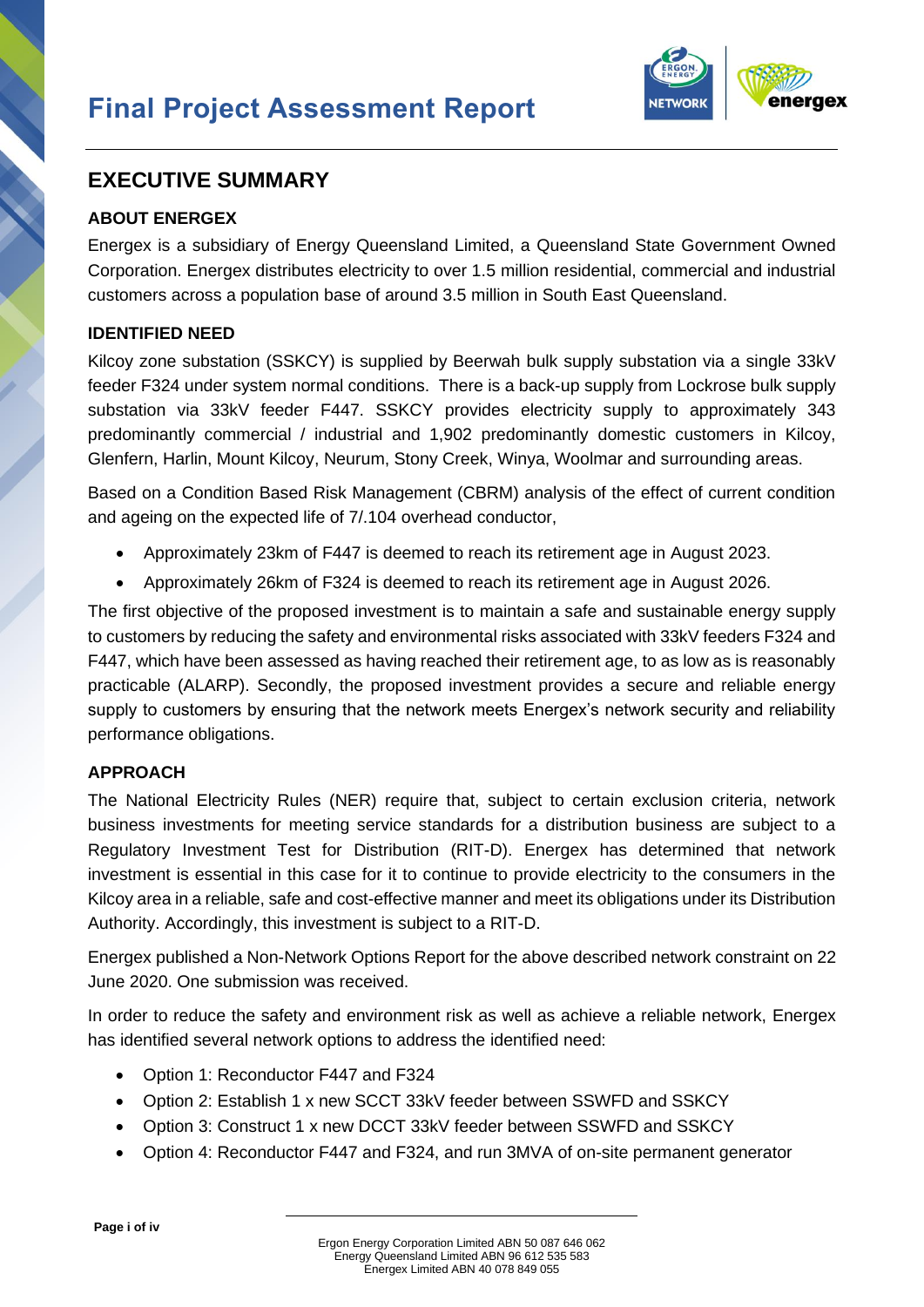

To reduce, defer or avoid network expenditure, a non-network proponent would need to improve reliability at SSKCY to reduce the VCR cost of approximately \$6M/annum were the substation to be supplied via a single 33kV feeder.

Irrespective of the solution, to defer or eliminate the need for network investment, any assessment of a non-network solution will need to consider the trade-off between the VCR benefits obtained from network support against the cost of operating the non-network solution.

This is a Final Project Assessment Report (FPAR), where Energex provides both technical and economic information about possible solutions and has been prepared in accordance with the requirements of clause 5.17.4(o). Energex's preferred solution to address the identified need is Option 2.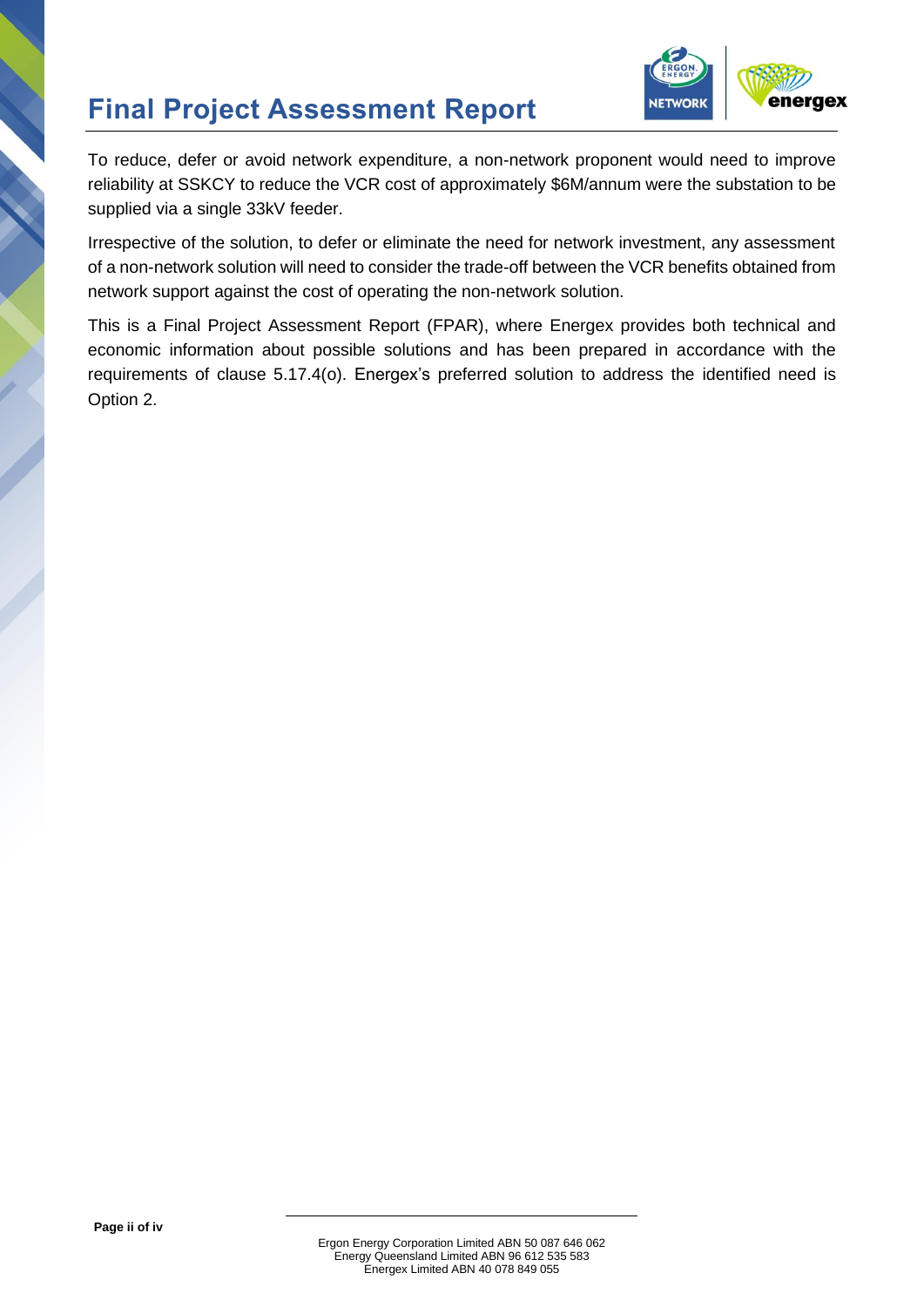

# **CONTENTS**

| 1.   |                                                                                                   |
|------|---------------------------------------------------------------------------------------------------|
| 1.1. |                                                                                                   |
| 1.2. |                                                                                                   |
| 2.   |                                                                                                   |
| 2.1. |                                                                                                   |
| 2.1. |                                                                                                   |
| 3.   |                                                                                                   |
| 3.1. |                                                                                                   |
| 3.2. |                                                                                                   |
|      |                                                                                                   |
| 3.3. |                                                                                                   |
|      |                                                                                                   |
| 4.   |                                                                                                   |
| 4.1. |                                                                                                   |
| 4.2. |                                                                                                   |
|      |                                                                                                   |
|      |                                                                                                   |
|      | 4.2.3. Option 2: Construct new SCCT 33kV feeder between SSWFD and SSKCY, de-commission            |
|      |                                                                                                   |
|      | 4.2.5. Option 4: Reconductor feeder F447 and F324, and run 3MVA on-site permanent generator<br>18 |
| 4.3. |                                                                                                   |
|      | 4.3.1. Construct new DCCT 33kV feeders between SSWFD and SSKCY, de-commission feeders             |
| 4.4. |                                                                                                   |
| 5.   |                                                                                                   |
| 6.   |                                                                                                   |
| 7.   |                                                                                                   |
| 7.1. |                                                                                                   |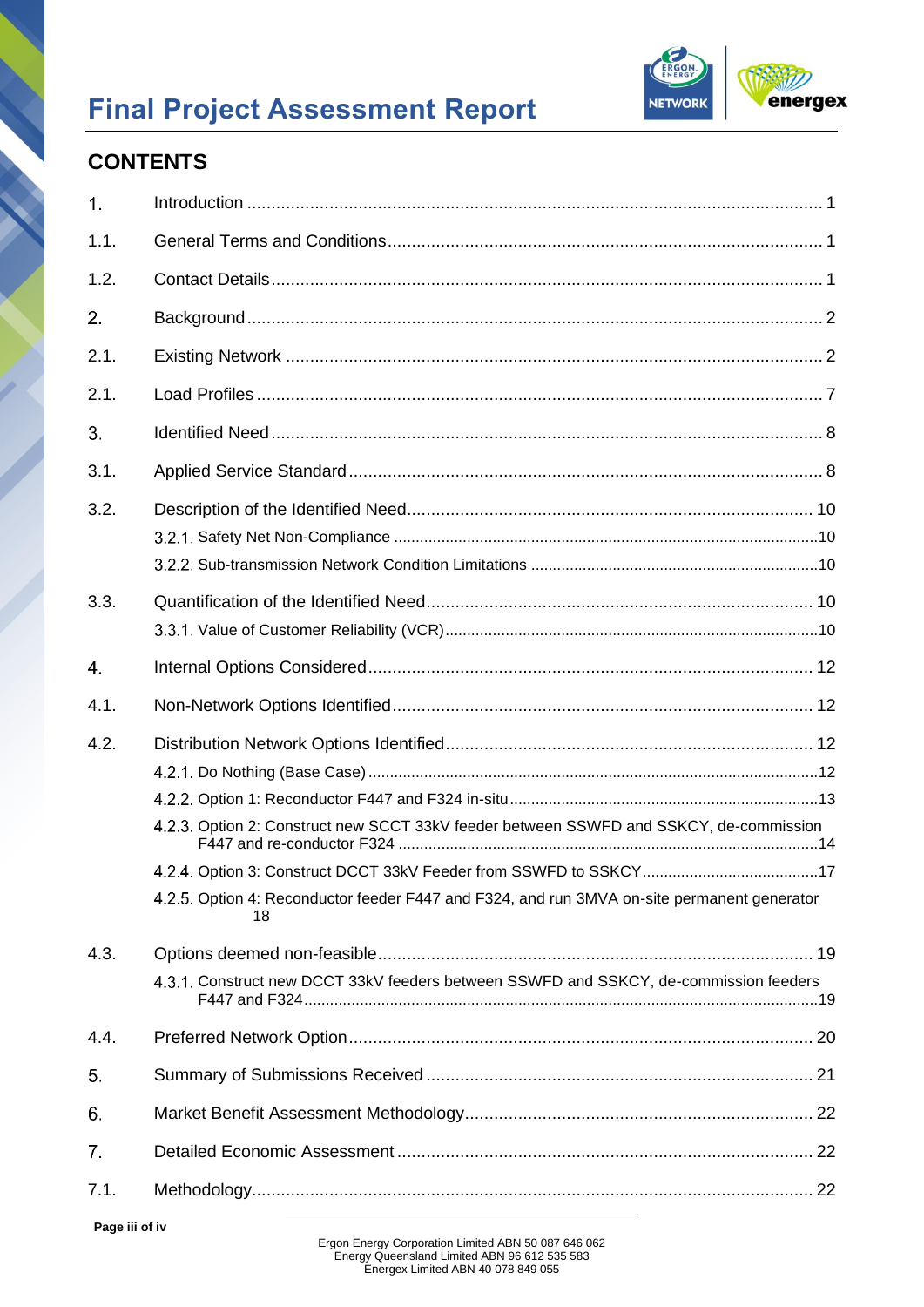

| 7.2. |  |
|------|--|
|      |  |
|      |  |
|      |  |
| 7.3. |  |
| 7.4. |  |
| 8.   |  |
| 8.1. |  |
| 8.2. |  |
| 9.   |  |
|      |  |
|      |  |
|      |  |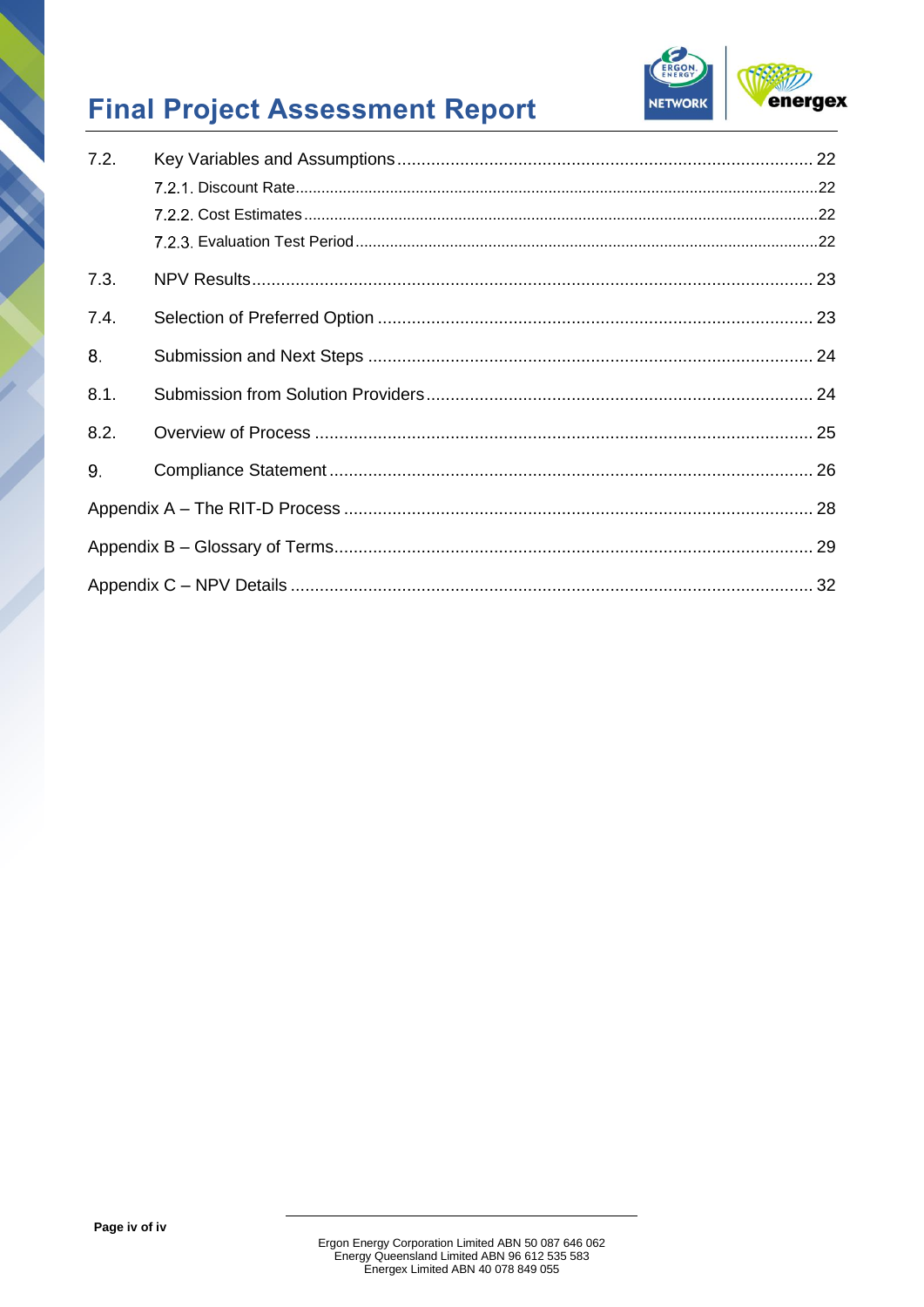

### <span id="page-5-0"></span>**Introduction**

This FPAR has been prepared by Energex in accordance with the requirements of clause 5.17.4(o) of the NER. This report represents the second stage of the consultation process in relation to the application of the RIT-D on potential credible options to address the identified need for the Kilcoy network.

In preparing this RIT-D, Energex is required to consider reasonable future scenarios. With respect to major customer loads and generation, Energex has, in good faith, included as much detail as possible while maintaining necessary customer confidentiality. Potential large future connections that Energex is aware of are in different stages of progress and are subject to change (including outcomes where none or all proceed). These and other customer activity can occur over the consultation period and may change the timing and/or scope of any proposed solutions.

### <span id="page-5-1"></span>**1.1. General Terms and Conditions**

1. By issuing this FPAR, Energex is under no obligation whatsoever to review, discuss, select or enter into any agreement with any proponent who may submit a proposal.

2. Proponents will be responsible for all costs associated with the preparation and assessment of providing a proposal in response to this FPAR including but not limited to any site visits and responding to further information requests made by Energex in order to assist Energex in its assessment of the proposal.

3. When evaluating a proposal, Energex will be dictated by the NER and RIT-D Guidelines (available on the AER website). Further, Energex will follow the process as described in Energex's Demand Side Engagement Strategy (DSES) a copy of which can be found [here.](https://www.energex.com.au/__data/assets/pdf_file/0017/342404/Demand-Side-Engagement-Strategy.pdf)

4. Energex may combine all or parts of separate proposals for the purposes of evaluation where this may lead to a more efficient outcome than the separate proposal or option. Proponents should indicate in their proposal whether they wish to have their proposals or options considered in isolation or in combination with other proponents' proposals.

5. Energex will publicly announce the outcome of the evaluation process. This announcement will be published on Energex's website and unless otherwise agreed in writing at the commencement of the assessment process all details of proposals including cost information will be treated as public information.

# <span id="page-5-2"></span>**1.2. Contact Details**

Submissions in writing in response to this report may be submitted to [demandmanagement@energex.com.au.](mailto:demandmanagement@energex.com.au)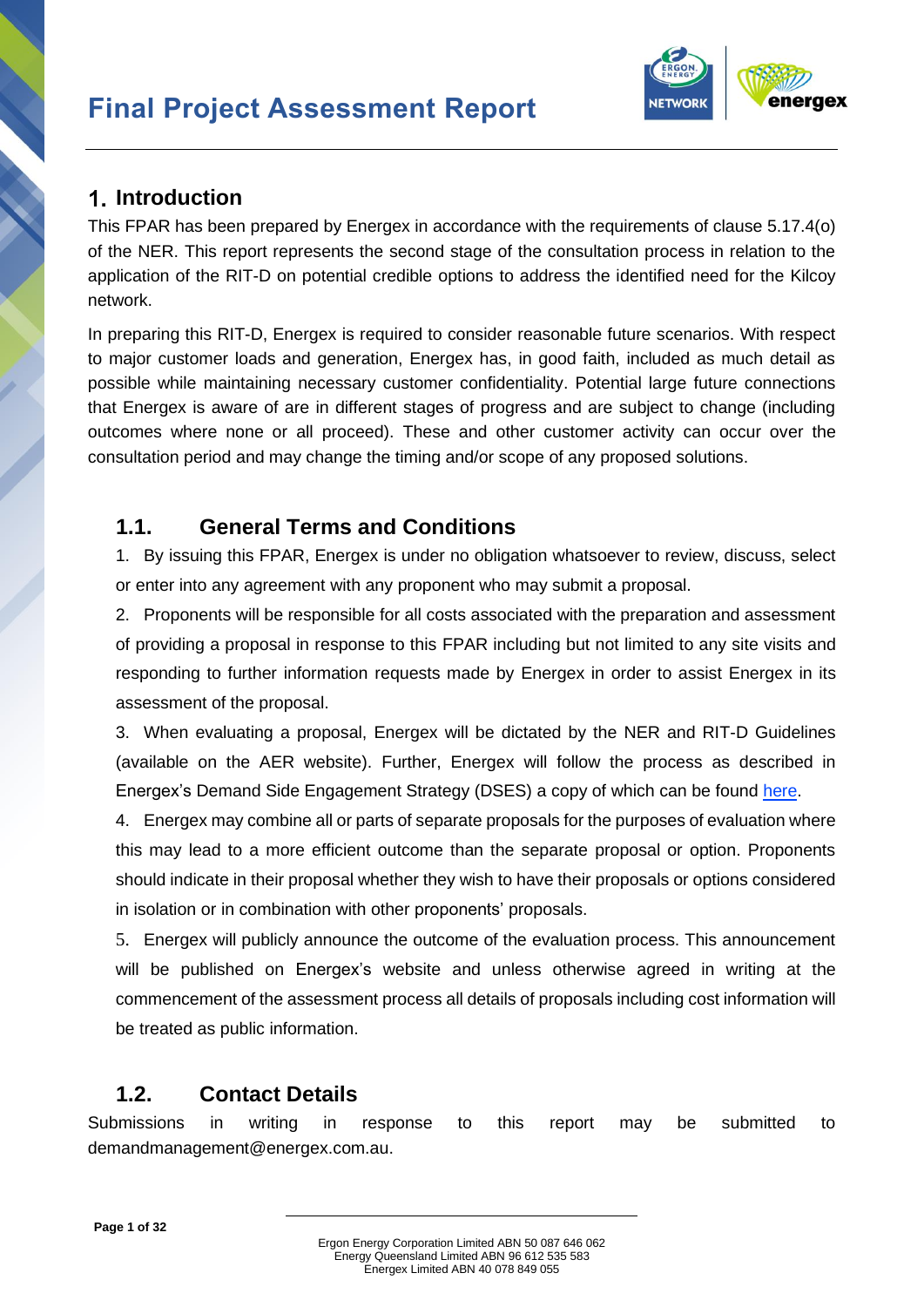

# <span id="page-6-0"></span>2. Background

### <span id="page-6-1"></span>**2.1. Existing Network**

Kilcoy zone substation (SSKCY) is supplied by Beerwah bulk supply substation (SSBWH) via a single 33kV feeder F324 under system normal conditions. There is a back-up supply from Lockrose bulk supply substation (SST78) via 33kV feeder F447.

SSKCY provides electricity supply to approximately 343 commercial/industrial and 1,902 domestic customers in Kilcoy, Glenfern, Harlin, Mount Kilcoy, Neurum, Stony Creek, Winya, Woolmar and surrounding areas. Geographic and schematic views of the network area under study are provided in Figure 1 to Figure 5.

Energex are currently undertaking an approved project at SSKCY to increase the substation transformer capacity due to demand growth and the condition of the existing transformers at the site. To meet the growth in demand until this project is completed, Energex have deployed 3MVA of generation at the site to offset the demand at peak times.



**Figure 1: Existing Beerwah sub-transmission network arrangement (Geographic view)**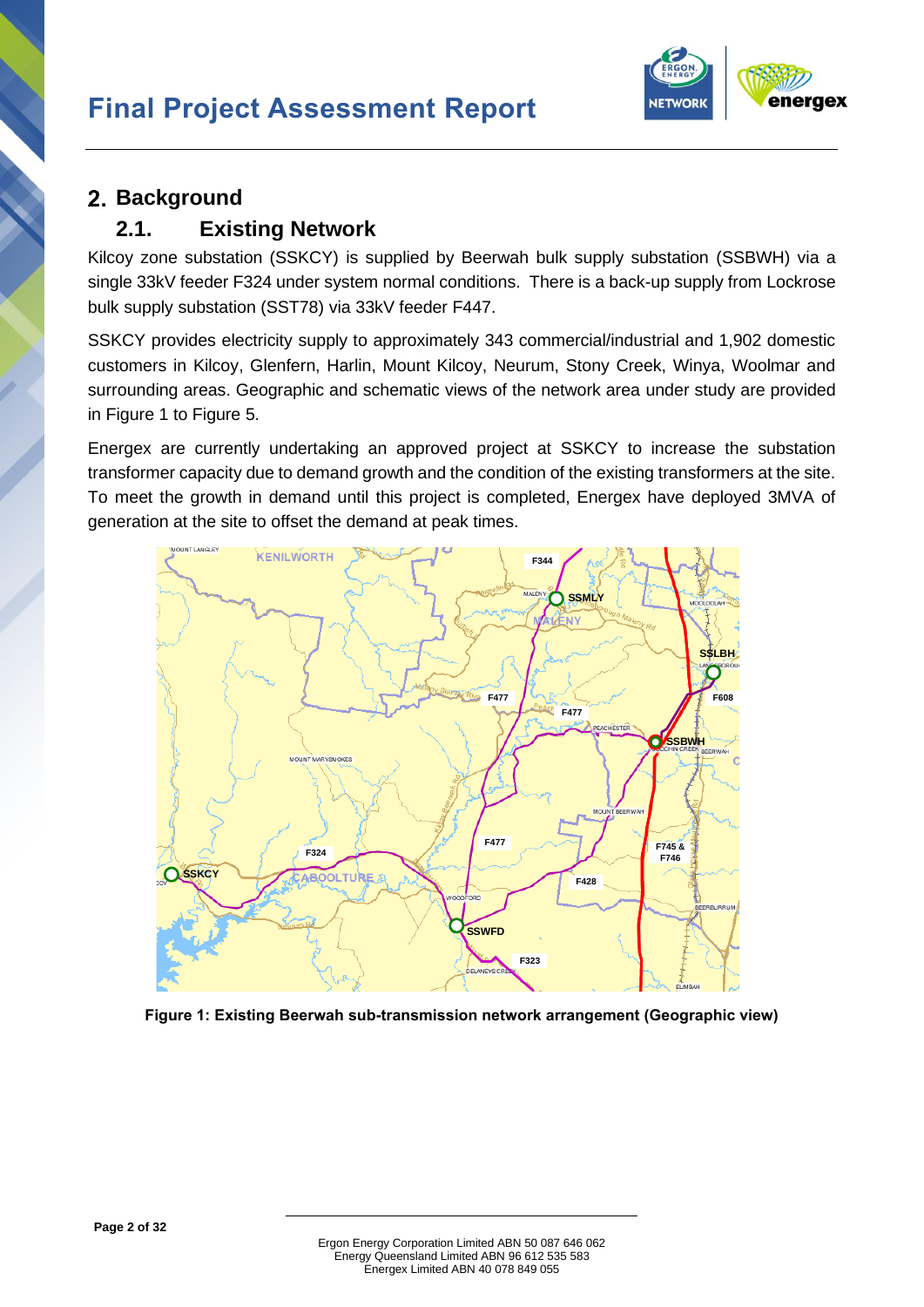



<span id="page-7-0"></span>**Figure 2: Existing Beerwah Network Arrangement (Schematic View)**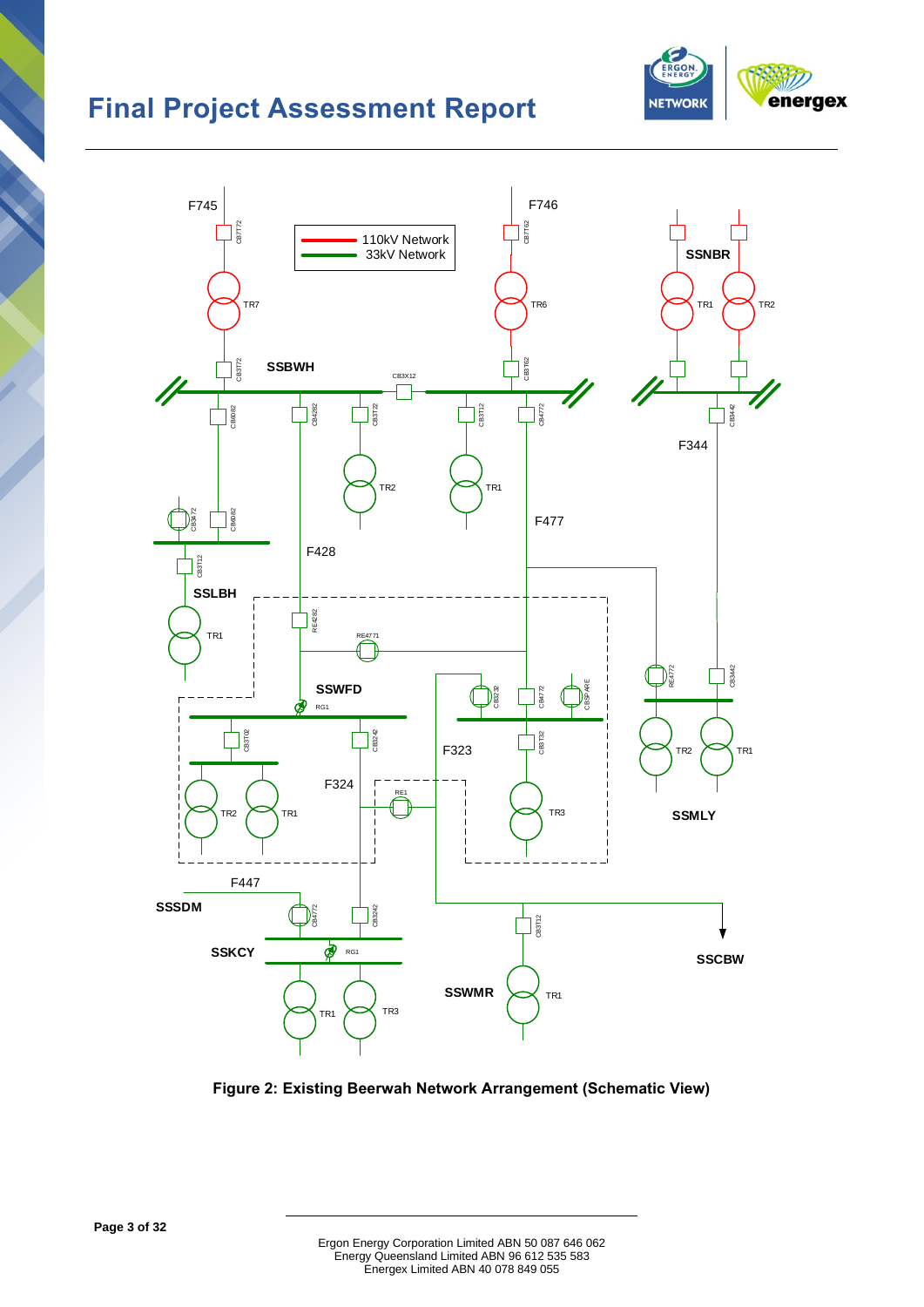





<span id="page-8-0"></span>**Figure 3: Existing Lockrose Network Arrangement (Geographic View)**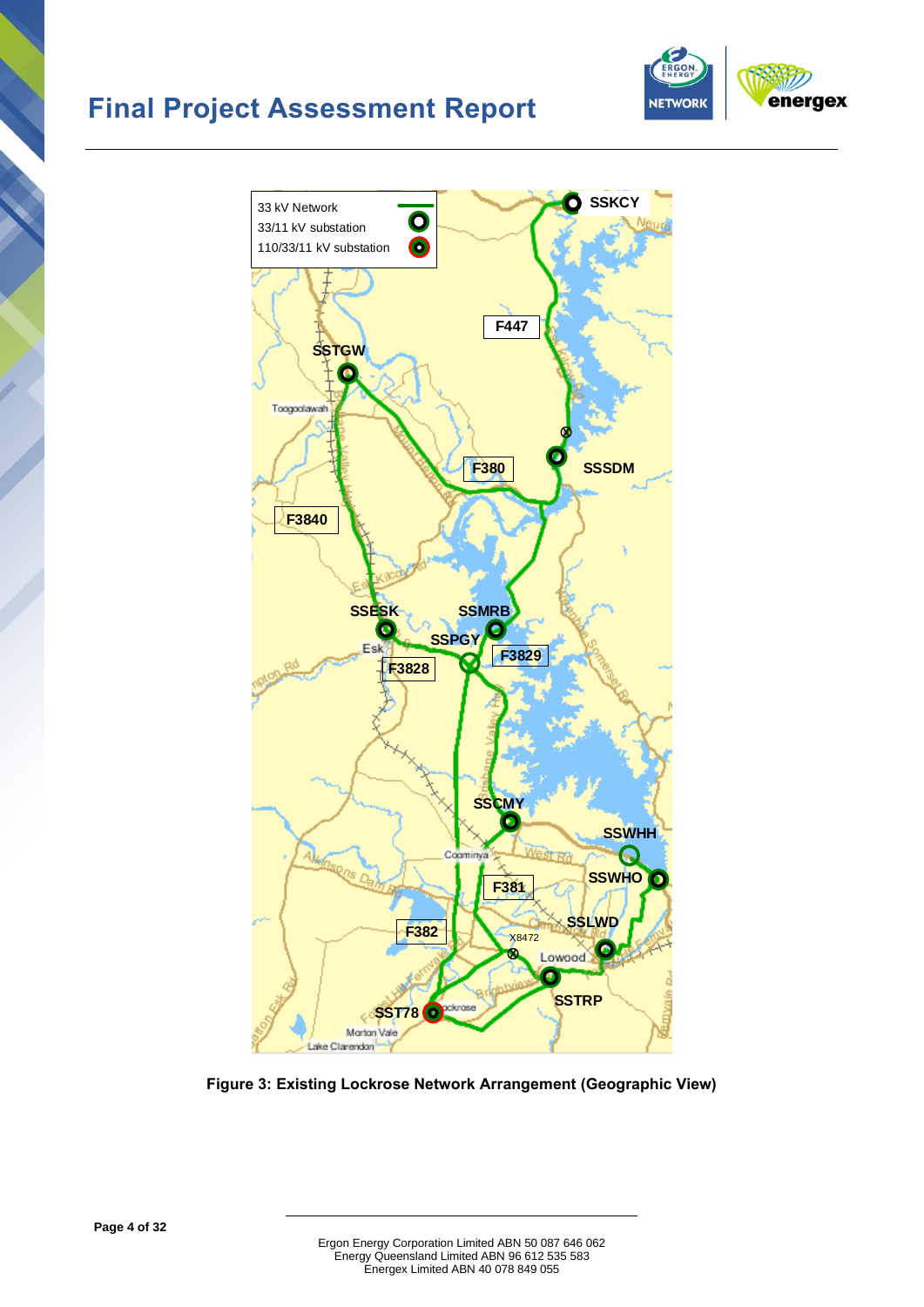



**Figure 4: Existing Beerwah Network Arrangement with Approved project (Schematic View)**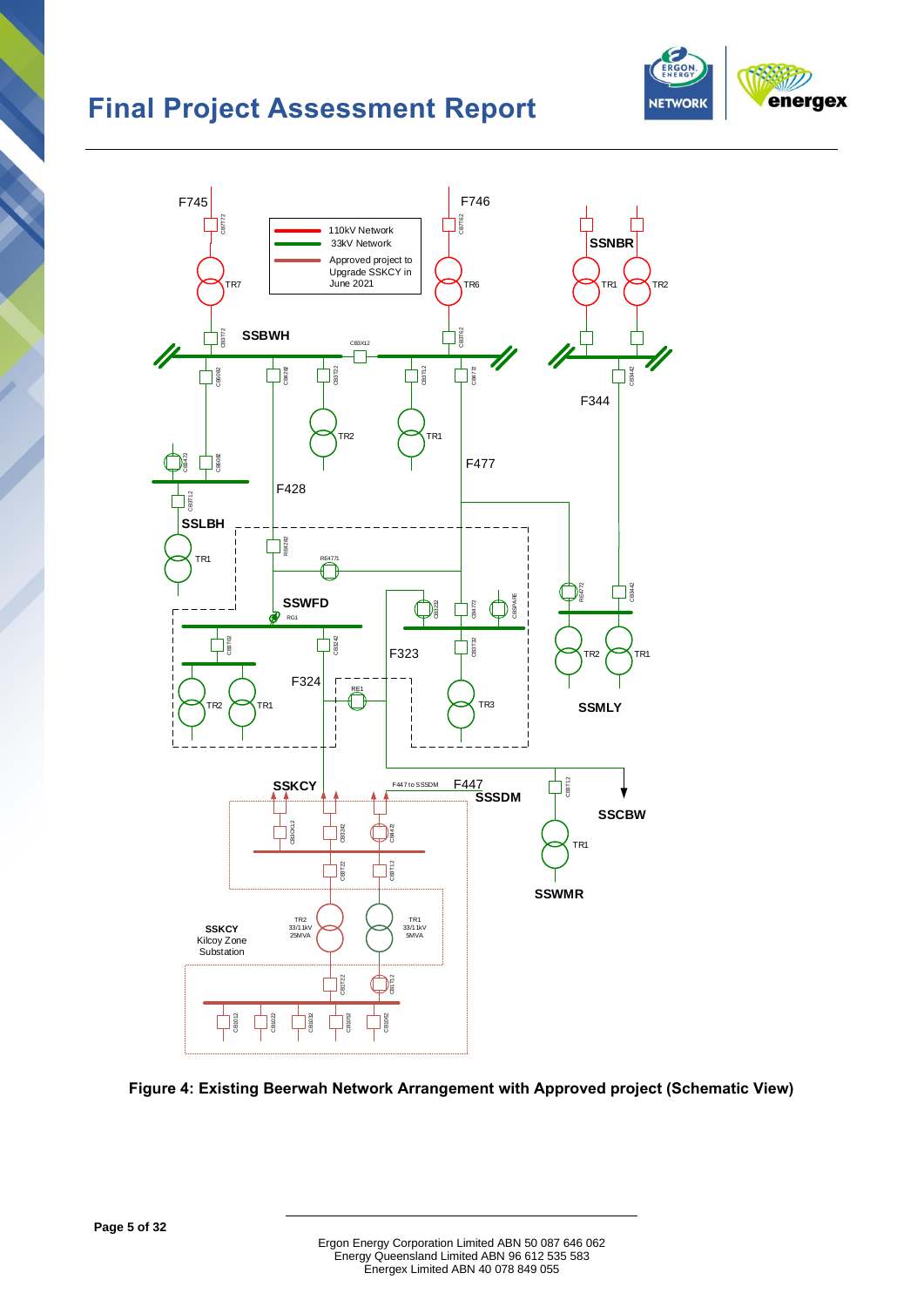



**Figure 5: Existing Lockrose Network Arrangement (Schematic View)**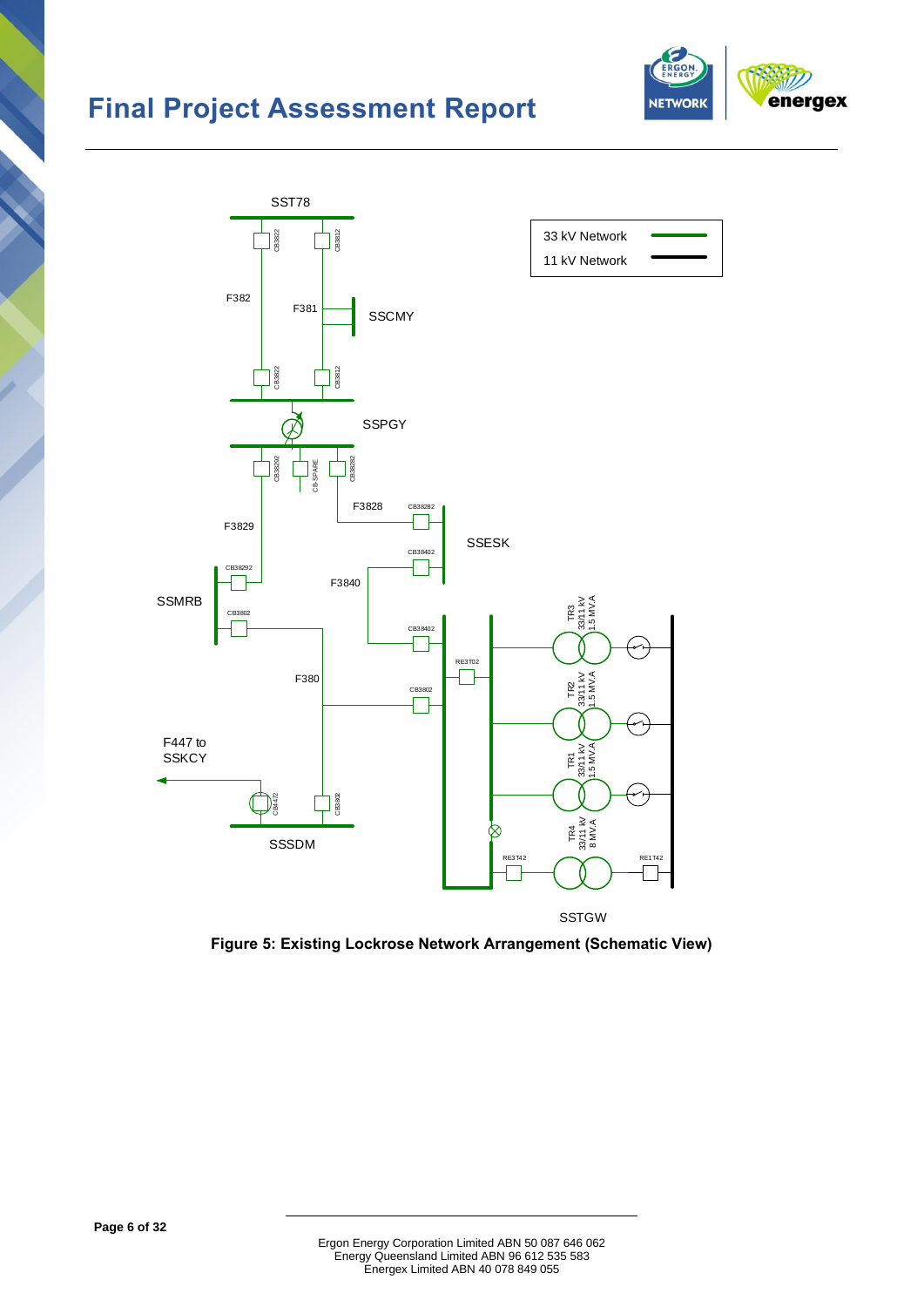

### <span id="page-11-0"></span>**2.1. Load Profiles**

The annual load profile for SSKCY is shown in [Figure 6](#page-11-1) below.



<span id="page-11-1"></span>[Figure](#page-11-2) 7 illustrate the load duration curve for SSKCY. This is based on the previous 3 years of data and is scaled to the respective maximum 50% probability of exceedance (PoE) forecast.



<span id="page-11-2"></span>SSKCY 2022 [50 POE Forecast]

\*The values for SSKCY have been scaled to the 2022 peak forecast load.

**Figure 7: Load duration curve for SSKCY**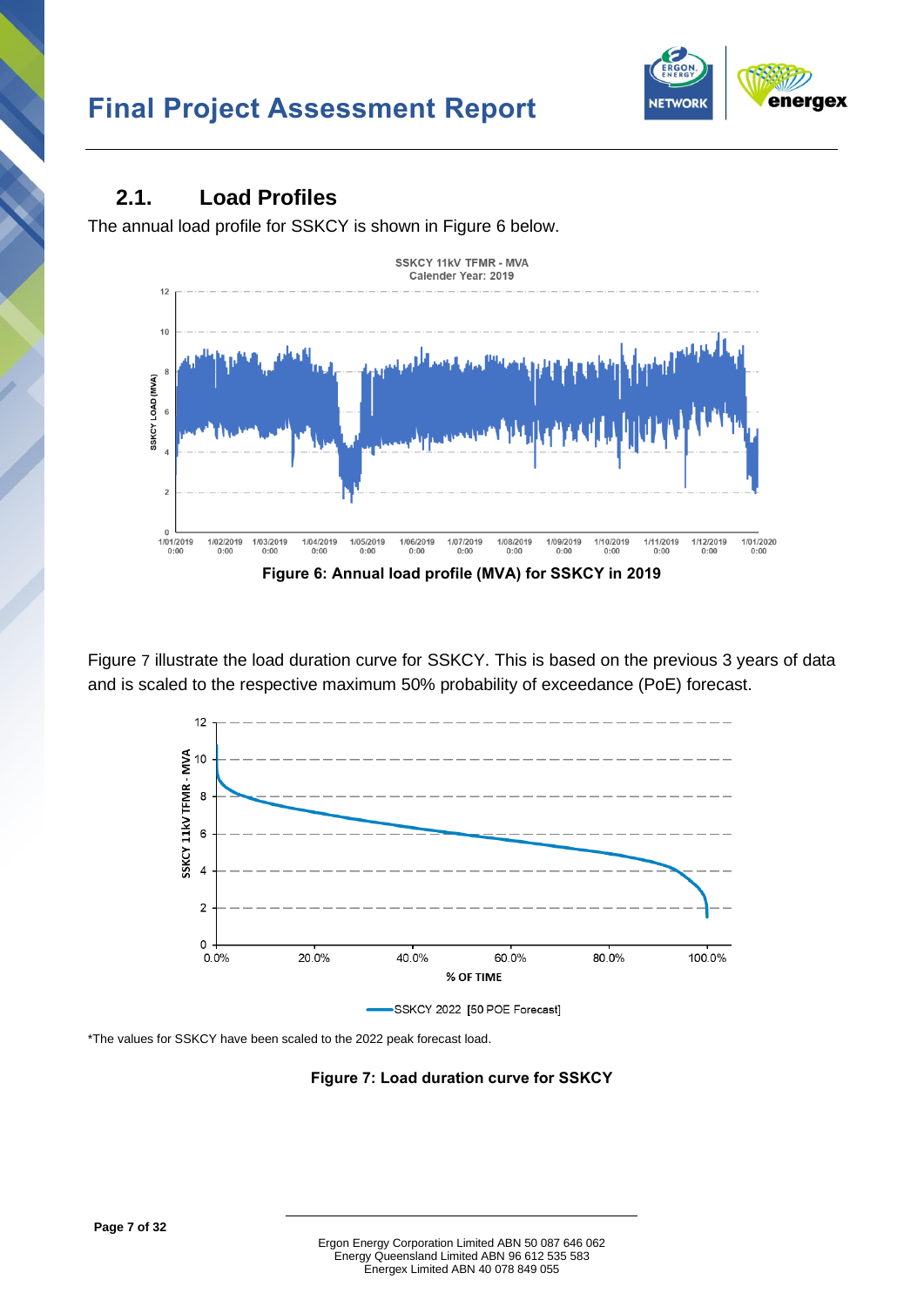

### <span id="page-12-0"></span>**Identified Need**

### <span id="page-12-1"></span>**3.1. Applied Service Standard**

Under its Distribution Authority, Energex must adhere to the Safety Net which identifies the principles that apply to the operation of network assets under network contingency conditions. System contingency related capability is assessed against a 50 PoE forecast load, available load transfers, emergency cyclic capacity (ECC) ratings, non-network response, mobile plant, mobile generators, and short-term ratings of plant and equipment where available. This process allows load at risk under contingency conditions to be identified and assessed. Energex's Distribution Authority can be accessed by the following link:

[https://www.dnrme.qld.gov.au/\\_\\_data/assets/pdf\\_file/0003/219486/distribution-authority-d0798-energex.pdf](https://www.dnrme.qld.gov.au/__data/assets/pdf_file/0003/219486/distribution-authority-d0798-energex.pdf)

As per the Energex Safety Net criteria, for sub-transmission lines F324 and F447 supplying rural zone substations, during a single contingency event, interruption of supply up to 40MVA is permissible for the first 30 minutes, followed by a maximum interruption of up to 15MVA, provided all load except for up to 10MVA can be restored within 4 hours, and the remaining load fully restored after 12 hours. [Table 1](#page-12-2) below outlines the Safety Net criteria.

| <b>Category</b> | <b>Demand</b><br>Range | <b>Allowed Outage to be OK</b> |  |
|-----------------|------------------------|--------------------------------|--|
|                 | $>40$ MVA              | No outage OK                   |  |
| Urban           | 12-40MVA               | 30 minutes OK                  |  |
|                 | 4-12MVA                | 3 hours OK                     |  |
|                 | $<$ 4MVA               | 8 hours OK                     |  |
|                 | $>40$ MVA              | No outage OK                   |  |
| <b>Rural</b>    | 15-40MVA               | 30 minutes OK                  |  |
|                 | 10-15MVA               | 4 hours OK                     |  |
|                 | $<$ 10MVA              | 12 hours OK                    |  |

<span id="page-12-2"></span>**Table 1: Summary of Safety Net Criteria**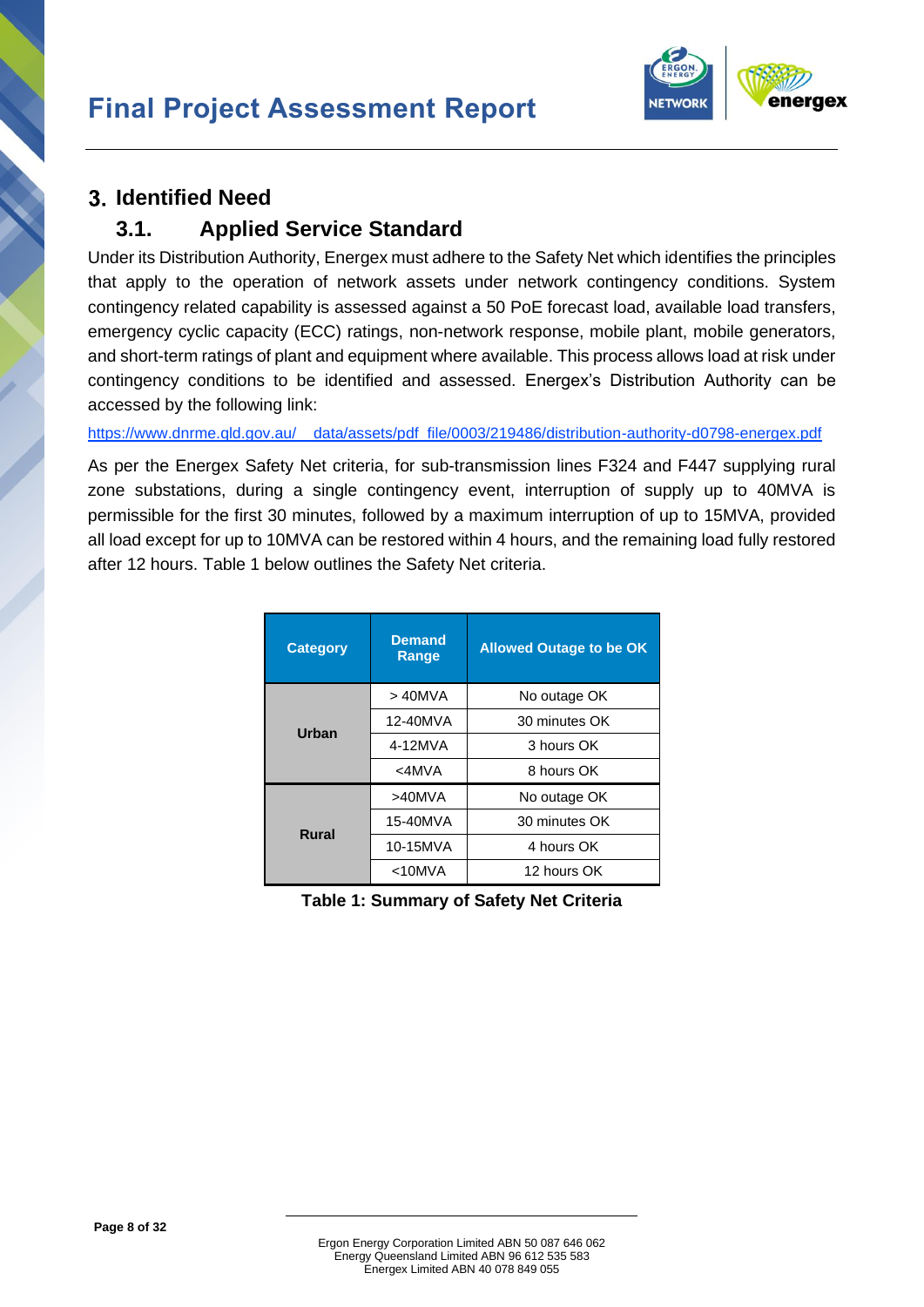

In addition to meeting the Safety Net criteria, the timing of a network augmentation may be advanced if there is a positive economic benefit. For example, when the Total Value of Customer Reliability (VCR) exceeds the annualised capital cost of the augmentation. This is demonstrated in [Figure 8.](#page-13-0)



<span id="page-13-0"></span>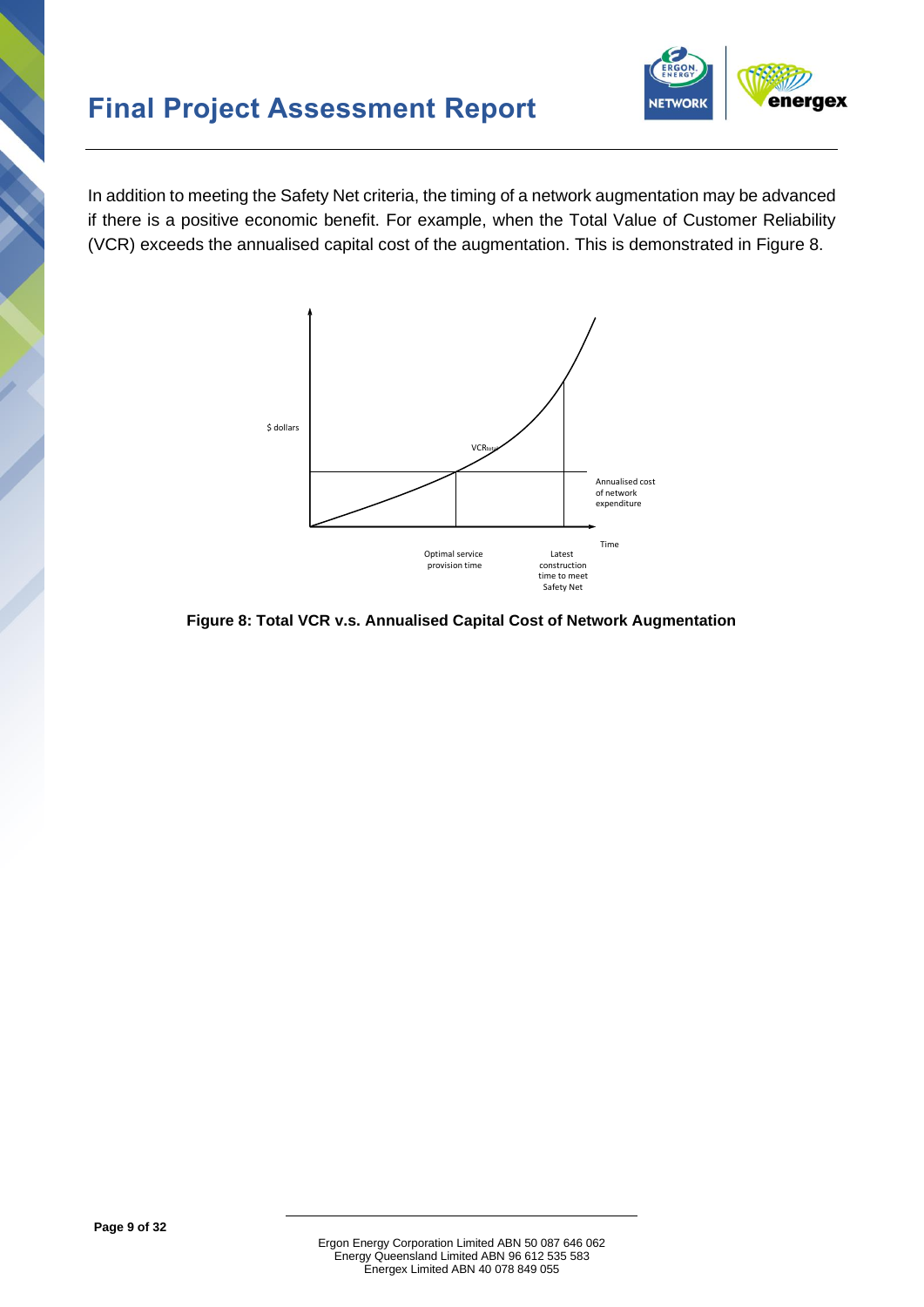

# <span id="page-14-0"></span>**3.2. Description of the Identified Need Safety Net Non-Compliance**

<span id="page-14-1"></span>There is no safety net limitation for 33kV sub-transmission feeders F447 (SSKCY - SSSDM) and F324 (SSWFD - SSKCY) and Kilcoy zone substation. This assessment shows that without F447, F324 can sufficiently support SSKCY zone substation load under system normal 10 PoE load and 50 PoE load under contingency.

<span id="page-14-2"></span>Refer to Section [3.3.1](#page-14-4) for VCR analysis outlining the need for network investment.

#### $3.2.2.$ **Sub-transmission Network Condition Limitations**

Based on a Condition Based Risk Management (CBRM) analysis of the effect of current condition and ageing on the expected life of 7/.104 overhead conductor, the following limitations have been identified in the study area:

- Approximately 23km of F447 is deemed to reach its retirement age in August 2023
- Approximately 26km of F324 is deemed to reach its retirement age in August 2026

A risk assessment has been undertaken on the condition of these feeders and Energex has deemed that without undertaking remediation the safety risk associated with the feeder's condition would not be reduced to be So Far As Is Reasonably Practicable (SFAIRP). Secondly, there is also an environmental risk associated that will also not be As Low As Reasonably Practicable (ALARP). As such, retention of these feeders in their current condition is not considered an acceptable option.

# <span id="page-14-3"></span>**3.3. Quantification of the Identified Need**

#### $3.3.1.$ **Value of Customer Reliability (VCR)**

<span id="page-14-4"></span>Energex would technically meet its Safety Net obligations outlined in its Distribution Authority, through supplying the load at SSKCY via a single 33kV feeder, accepting the risk of an outage and supplying the load using load transfers and deployment of mobile generation.

However, due to limited load transfers, high outage rate of long 33kV feeders and high value of unserved energy due to the industrial loads in the area, there is a significant VCR cost associated with supplying the substation via a single 33kV feeder. The VCR for the case of supplying Kilcoy via a single 33kV feeder has been modelled using the below assumptions: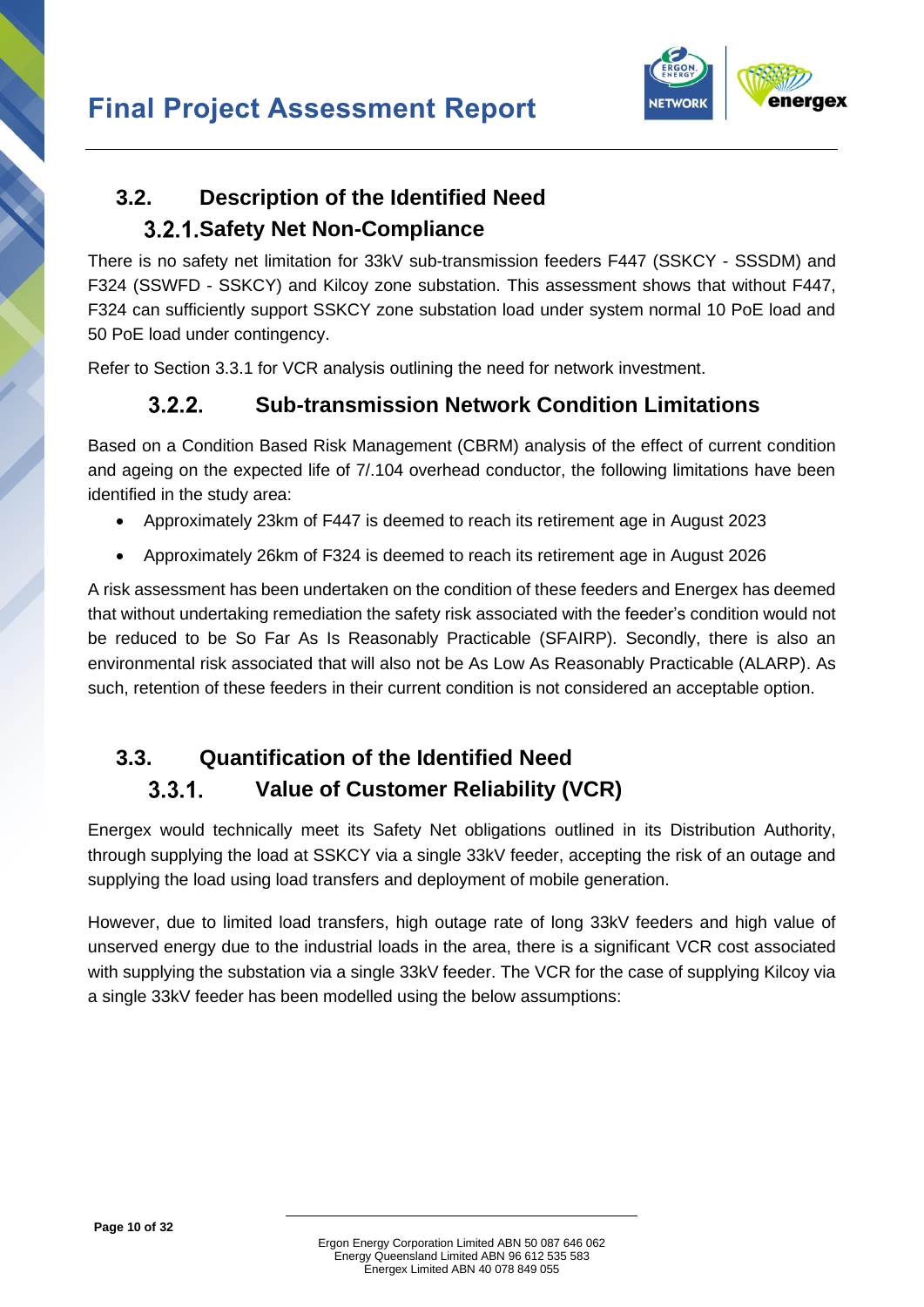

- **VCR rate of \$50.95 –** based on a load that is 25% domestic, 15% commercial and 60% industrial.
- **Forced outage rate of 2.45 outages/year –** Energex uses an outage rate of 9.5 outages per 100km, with the feeder supplying SSKCY being around 26km. This is supported by 13 historic feeder outages in the past 6 years.
- **Load Transfers and Repair Time** due to its remote location, there are almost no load transfers available at SSKCY, therefore the lost energy is the entire substation. Furthermore, the repair time to restore the 33kV feeder has been assumed at 8 hours.



[Figure 9](#page-15-0) below shows the VCR costs associated with supplying SSKCY with a single 33kV feeder.

**Figure 9: VCR Calculation Values for Single 33kV Supply to SSKCY**

<span id="page-15-0"></span>As shown above, there is a VCR cost of over \$8M/year for an unserved energy rate of \$50.95. The options presented in Section [4.2](#page-16-2) have capital costs in the vicinity of \$15M which is an annualised cost of \$400k, meaning that considering an option of a single 33kV feeder is not economically equivalent given the high VCR figures. As such, Energex have not considered supplying SSKCY from a single feeder as a feasible network option given the high economic amenity provided by a second 33kV feeder.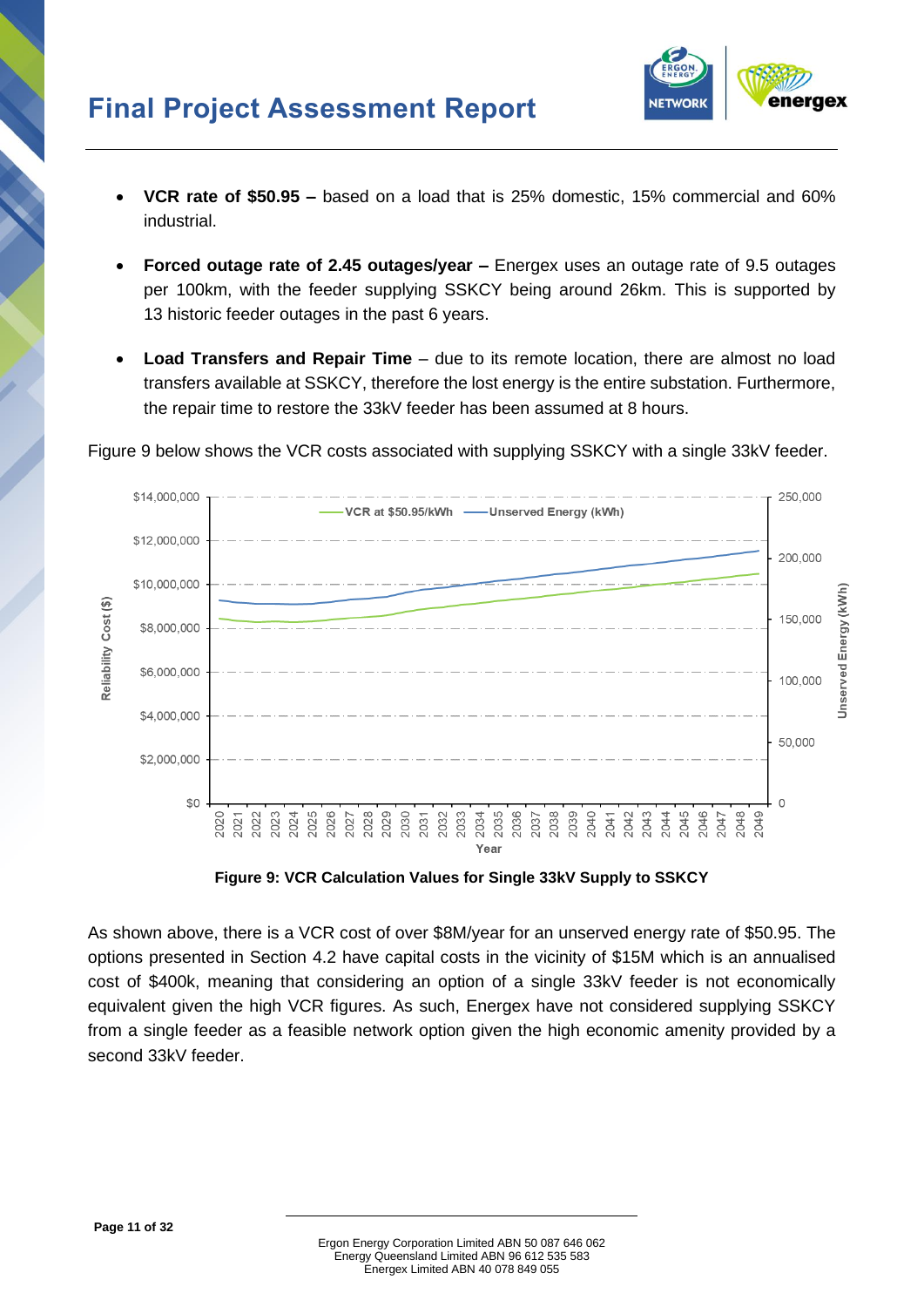

# <span id="page-16-0"></span>**Internal Options Considered**

### **4.1. Non-Network Options Identified**

<span id="page-16-1"></span>No purely non-network options have been identified at this stage.

### <span id="page-16-2"></span>**4.2. Distribution Network Options Identified**

It should be noted that the estimated capital cost for each network option has been updated from the DPAR as Energex has progressed the design and refined these costs.

# **Do Nothing (Base Case)**

<span id="page-16-3"></span>The identified need is non-compliance against Energex's Distribution Authority obligations. As such, the Do Nothing option is not an acceptable outcome.

Specifically:

- The 33kV F447 between SSKCY and SSDM is deemed to reach its retirement age by August 2023, and there will be a resultant increase in the likelihood of failure.
- The 33kV F324 between SSWFD and SSKCY is deemed to reach its retirement age by August 2026, and there will be a resultant increase in the likelihood of failure.

As such, Energex considers that the Base Case is an unacceptable solution for the identified limitations.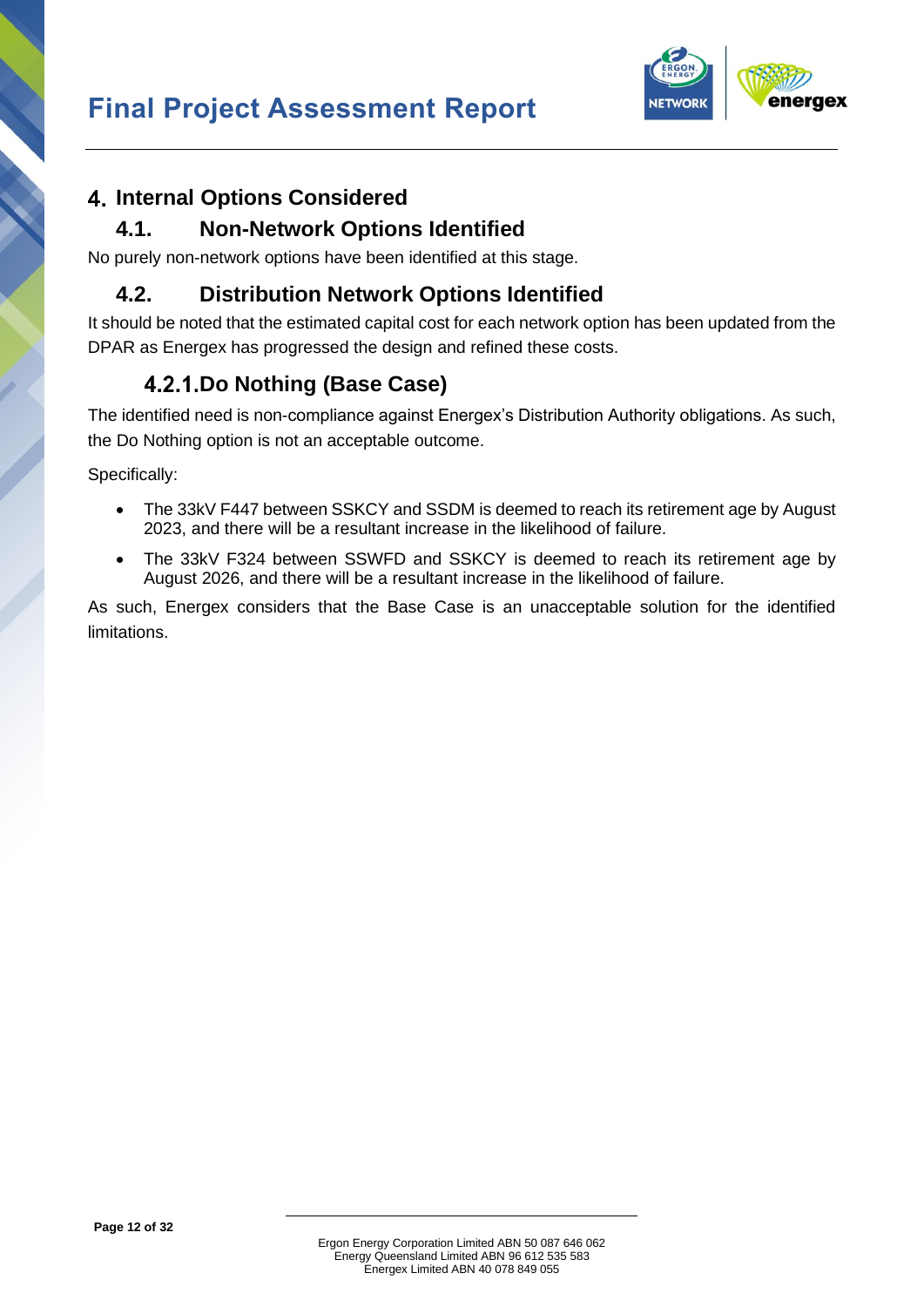

### **Option 1: Reconductor F447 and F324 in-situ**

<span id="page-17-0"></span>This option involves upgrading both 33kV feeders. Specifically:

#### **August 2023**

- Reconductor feeder F447 between SSKCY and SSSDM to remove the ageing conductor
- Establish a new communications link between SSSDM and SSKCY.
- No extra work would be required to be included in recovery of TR2 and replacement of 33kV and 11kV isolators at SSWFD. Other options require further work to be included in this project.
- Estimated capital cost:  $$11.8$  million  $± 40\%$
- Estimated operating cost per annum: \$48,840

It should be noted that the estimated capital cost has increased from \$9.8 million.

#### **August 2026**

- Reconductor feeder F324 between SSWFD and SSKCY
- Establish a new communications link between SSWFD and SSKCY.
- Estimated capital cost:  $$12.5$  million  $±$  40%
- Estimated operating cost per annum: \$52,910

It should be noted that the estimated capital cost has increased from \$10.4 million.

#### **VCR Implications**

Following the reconductoring of each of the 33kV feeders, Energex forecasts that there will be significant unserved energy ranging from 18MWh to 38MWh, resulting in VCR costs between \$1M to \$2M. This is due to F447 only being able to supply 6MVA of the load at SSKCY due to voltage constraints on the network highlighted in the previous section.

[Figure](#page-18-1) 10 below shows these values over time.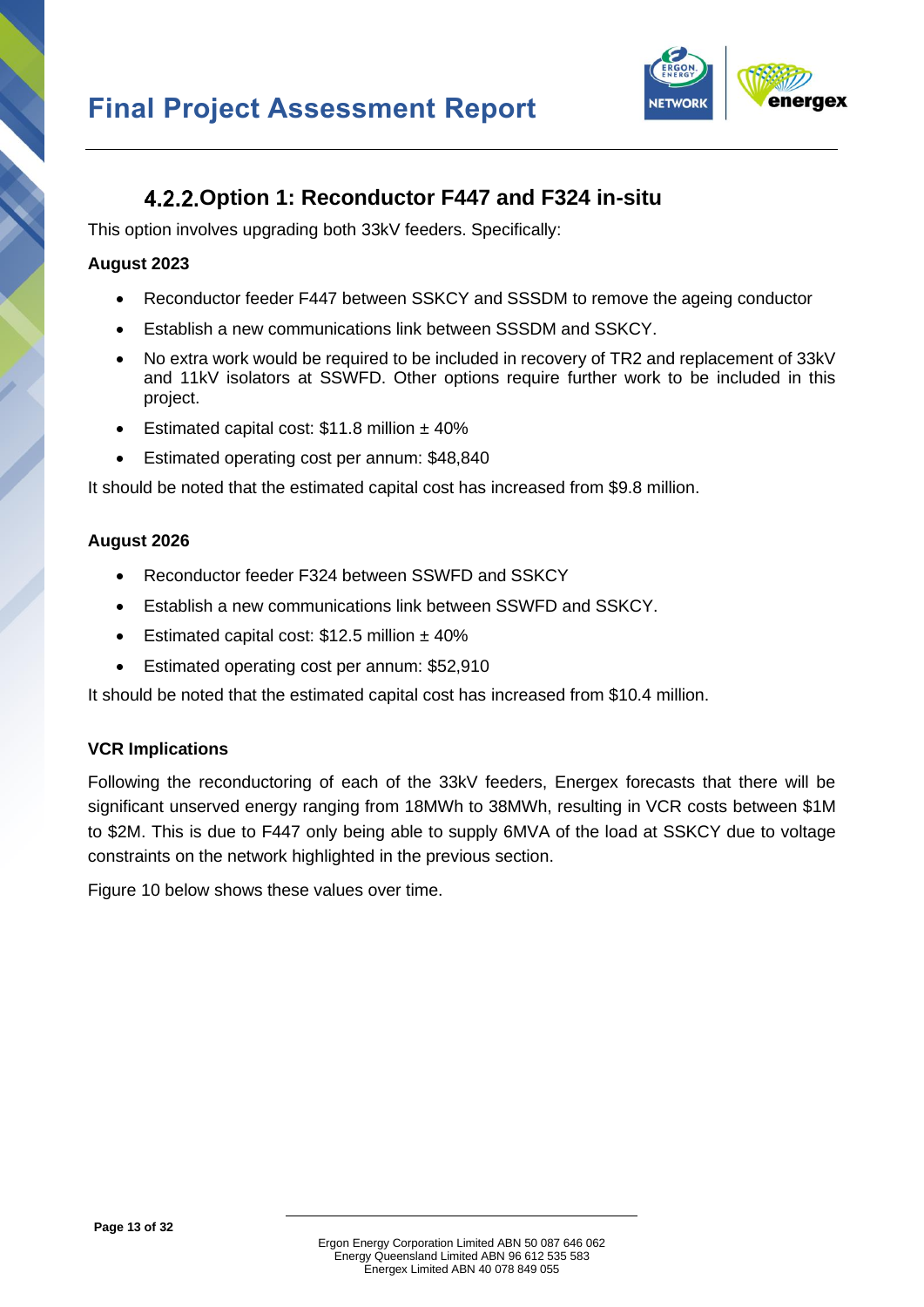

<span id="page-18-1"></span>neraex

**NETWOR** 

#### **Figure 10: VCR implications for Option 1**

### <span id="page-18-0"></span>**Option 2: Construct new SCCT 33kV feeder between SSWFD and SSKCY, de-commission F447 and re-conductor F324**

This option constructs a single circuit (SCCT) feeder between SSWFD and SSKCY and reconductors the existing feeder F324. Specifically:

#### **August 2023**

- Overbuild existing 18.5km of 11kV feeder as 33kV and construct 7.5km of new 33kV overhead feeder with between SSWFD and SSKCY.
- Establish a new communications link between SSWFD and SSKCY.
- Recover 24km of F447
- Required works at SSWFD and SSKCY to connect the new 33kV feeder.
- Estimated capital cost:  $$21.97$  million  $± 20\%$
- Estimated operating cost per annum: \$52,910

It should be noted that the estimated capital cost has increased from \$15.68 million.

#### **August 2026**

- Reconductor feeder F324 between SSWFD and SSKCY
- Estimated capital cost:  $$12.5$  million  $±$  40%
- Estimated operating cost per annum: \$52,910

It should be noted that the estimated capital cost has increased from \$10.4 million.

[Figure 11](#page-20-0) shows the schematic diagram below.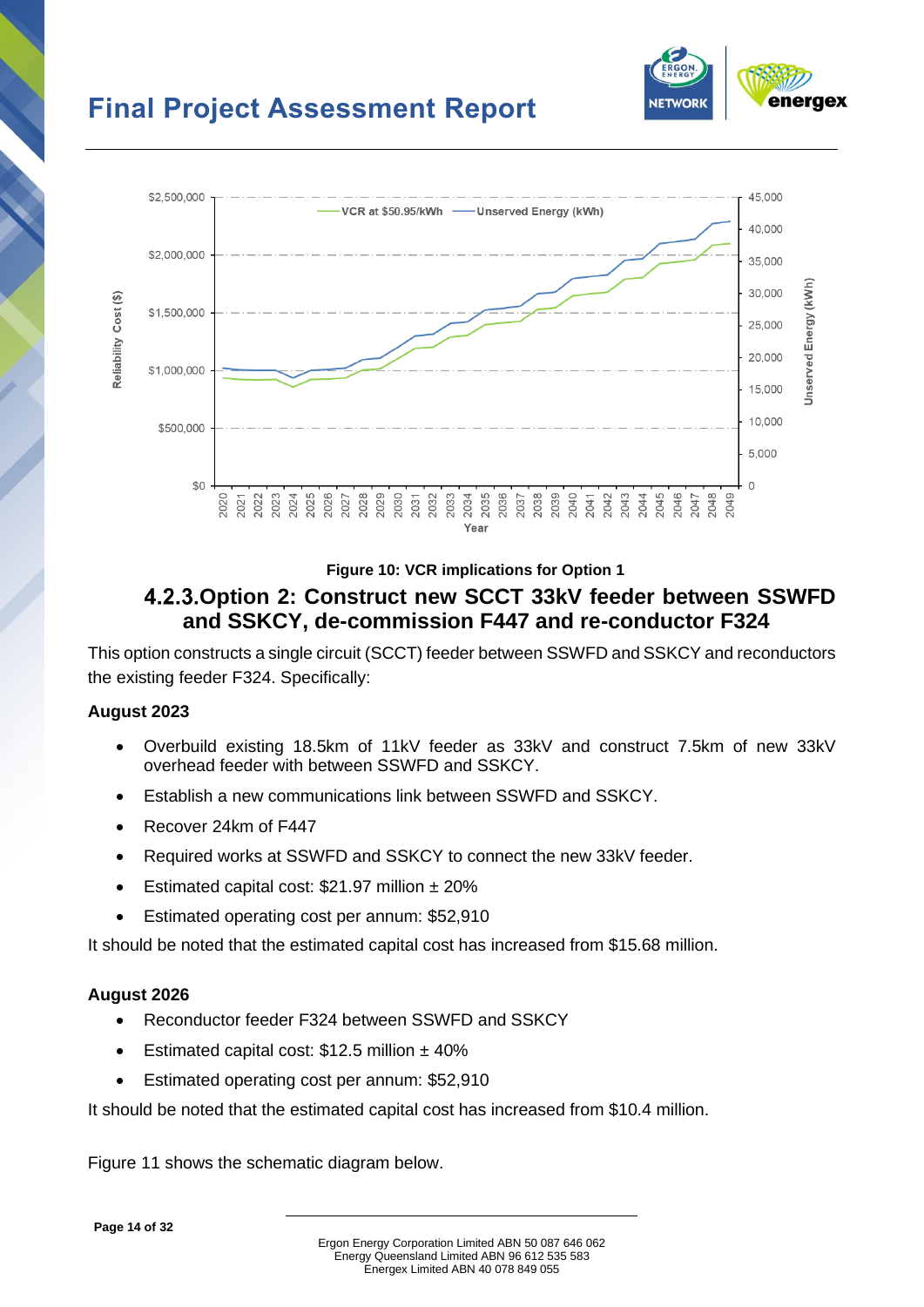

#### **VCR Implications**

Following the construction of the new 33kV feeder from SSWFD to SSKCY, Energex forecasts that there will be no unserved energy, and therefore no VCR costs due to SSKCY being supplied by two 33kV feeders, both of which will be able to fully supply the forecast SSKCY load.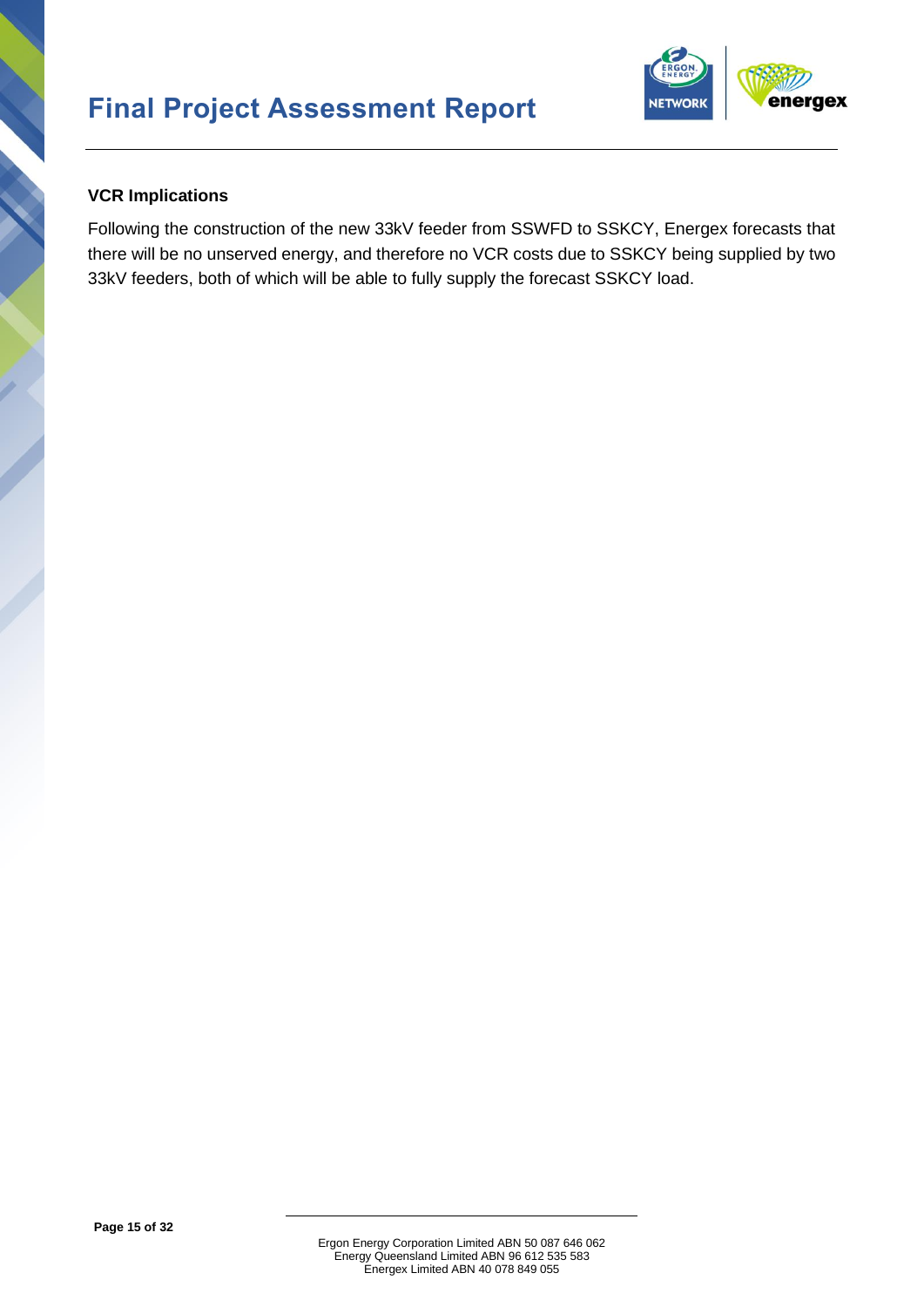



#### <span id="page-20-0"></span>**Figure 11: Proposed Beerwah Network Arrangement with Approved project (Schematic View)**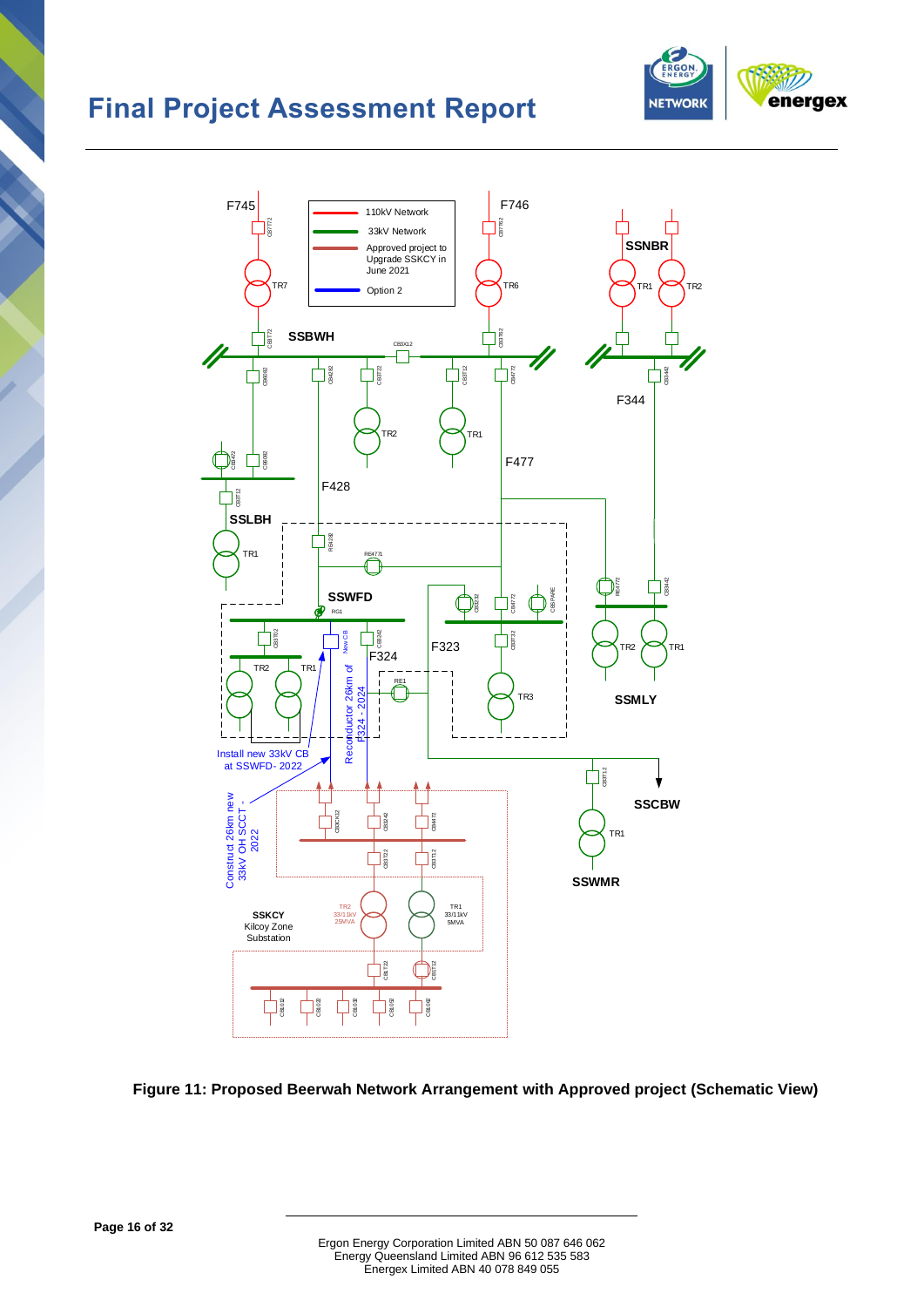

### <span id="page-21-0"></span>**Option 3: Construct DCCT 33kV Feeder from SSWFD to SSKCY**

This option constructs a new double circuit feeder from SSWFD to SSKCY and decommissions feeder 324. Specifically:

#### **August 2023**

- Construct 26km of DCCT 33kV overhead feeder between SSWFD and SSKCY.
- Recover 24km of F447
- Establish a new communication link between SSWFD and SSKCY.
- Required works at SSWFD and SSKCY to connect the new 33kV feeder.
- Estimated capital cost:  $$34.7$  million  $± 40\%$
- Estimated operating cost per annum: \$105,820

It should be noted that the estimated capital cost has increased from \$26.7 million.

#### **August 2026**

- Recover feeder F324
- Estimated capital cost:  $$3.2$  million  $\pm$  40%
- Estimated operating cost per annum: Not Applicable

The resultant single line network arrangement following completion of both projects is identical to that shown in [Figure 11.](#page-20-0)

#### **VCR Implications**

Following the construction of the new 33kV feeder from SSWFD to SSKCY, Energex forecasts that there will be no unserved energy, and therefore no VCR costs due to SSKCY being supplied by two 33kV feeders, both of which will be able to fully supply the forecast SSKCY load.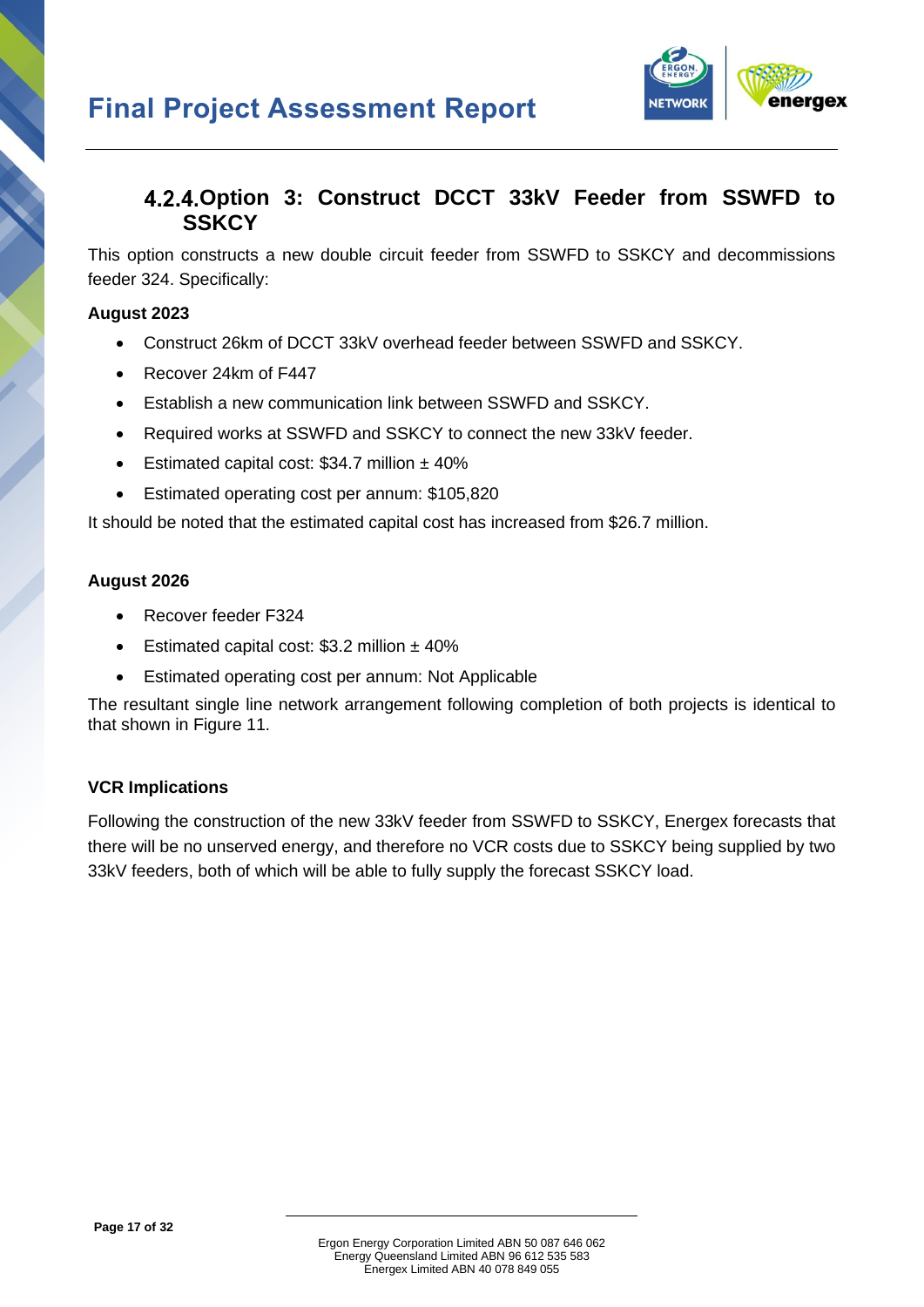

### <span id="page-22-0"></span>**Option 4: Reconductor feeder F447 and F324, and run 3MVA on-site permanent generator**

This option has the same network arrangement as that of Option 1, however retains the existing 3MW generators currently on site to provide generation for a loss of feeder F324 at peak load. Specifically:

#### **August 2023**

- Reconductor feeder F447 between SSKCY and SSSDM.
- Establish a new communication link between SSSDM and SSKCY.
- Required works at SSWFD and SSKCY to connect the new 33kV feeder.
- Estimated capital cost:  $$11.76$  million  $± 40\%$
- Estimated operating cost per annum: \$82,910

It should be noted that the estimated capital cost has increased from \$9.8 million.

#### **August 2026**

- Reconductor feeder F324 between SSWFD and SSKCY
- Establish a new communication link between SSWFD and SSKCY.
- Estimated capital cost:  $$12.48$  million  $± 40\%$
- Estimated operating cost per annum: \$52,910

It should be noted that the estimated capital cost has increased from \$10.4 million.

The resultant single line network arrangement following completion of both projects is identical to that shown in [Figure 2](#page-7-0) and [Figure 3.](#page-8-0)

#### **VCR Implications**

Following the reconductoring of each of the 33kV feeders, Energex forecasts that there will be significant unserved energy ranging from 7MWh to 11MWh, resulting in VCR costs between \$0.350M to \$0.550M. This is due to the onsite generation only being able to supply 3MVA of the load and the remaining feeder being able to supply 6MVA at SSKCY. [Figure 12](#page-23-2) below shows these values over time.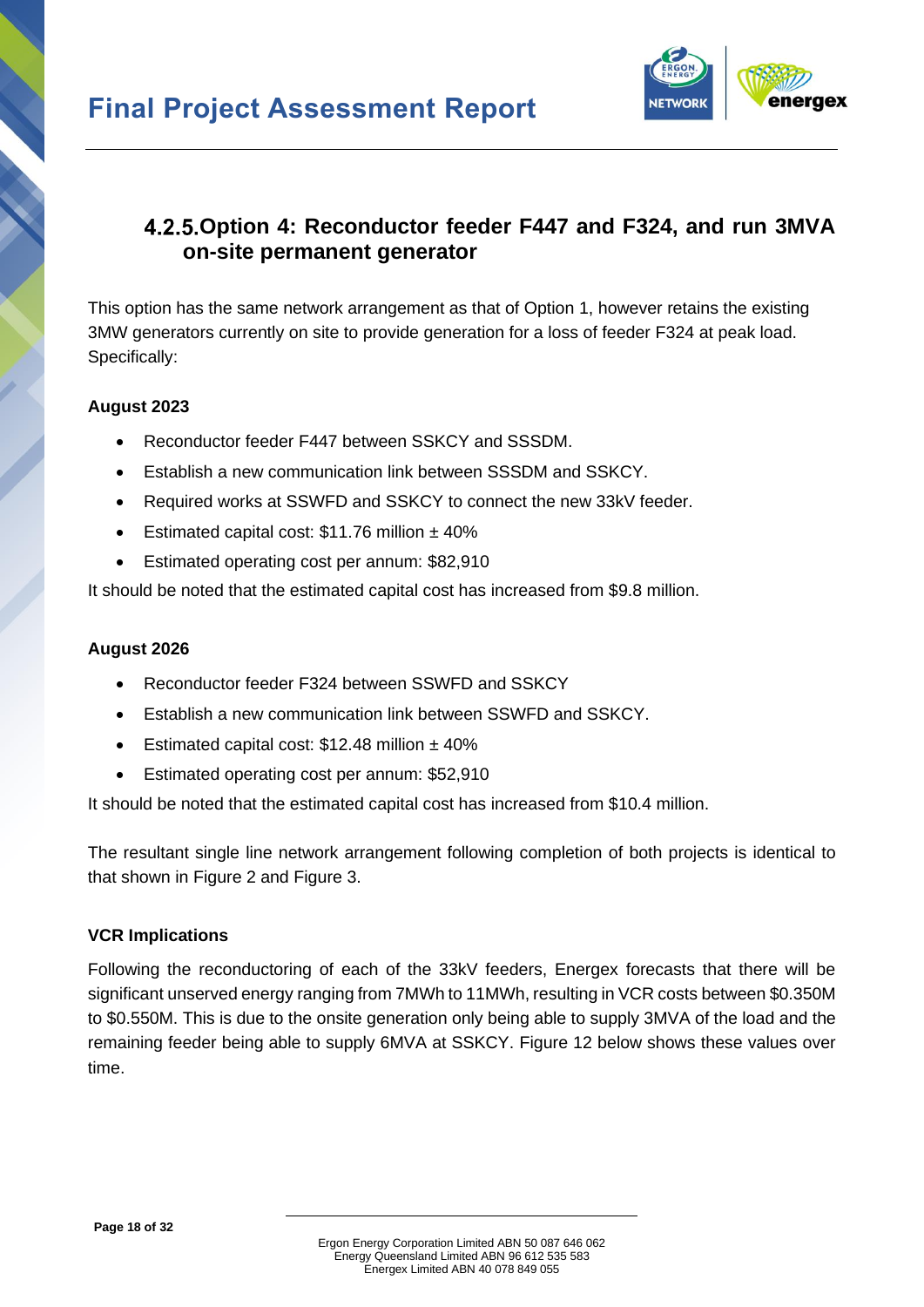

eraex

**NETWOR** 

**Figure 12: VCR implications for Option 4**

# <span id="page-23-2"></span><span id="page-23-1"></span><span id="page-23-0"></span>**4.3. Options deemed non-feasible**

# **Construct new DCCT 33kV feeders between SSWFD and SSKCY, de-commission feeders F447 and F324**

This option was deemed non-feasible because of the high initial capital cost incurred as part of establishing a DCCT on an existing route that is next to major arterial roads and highways.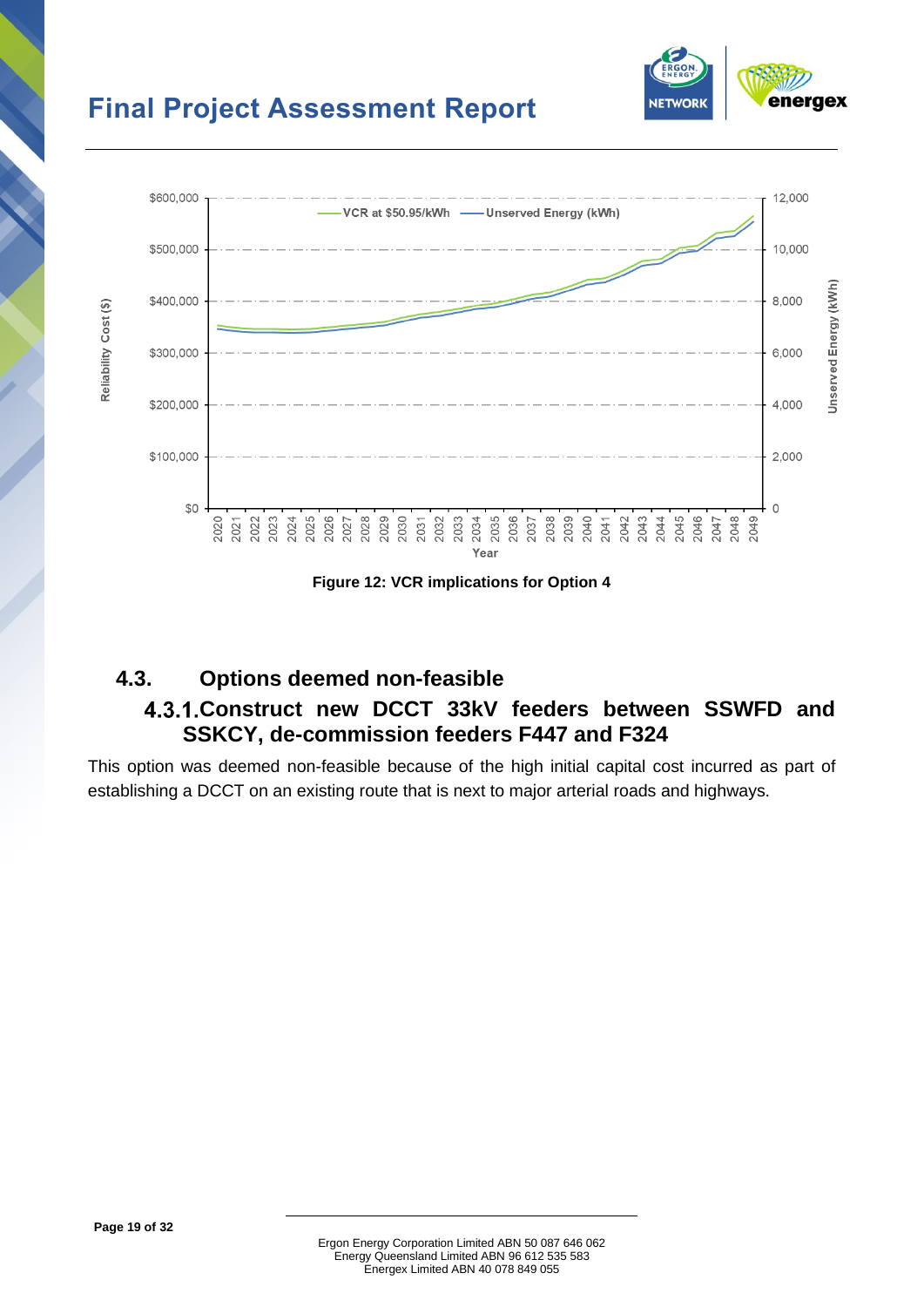

### <span id="page-24-0"></span>**4.4. Preferred Network Option**

The preferred network option is Option 2;

- Recover F447 by 2023.
- Establish a new 33kV feeder between SSWFD and SSKCY by 2023.
- Reconductor F324 by 2026.

This has estimated capital project cost of \$21.97M, and an annual operating cost of approximately \$52,910.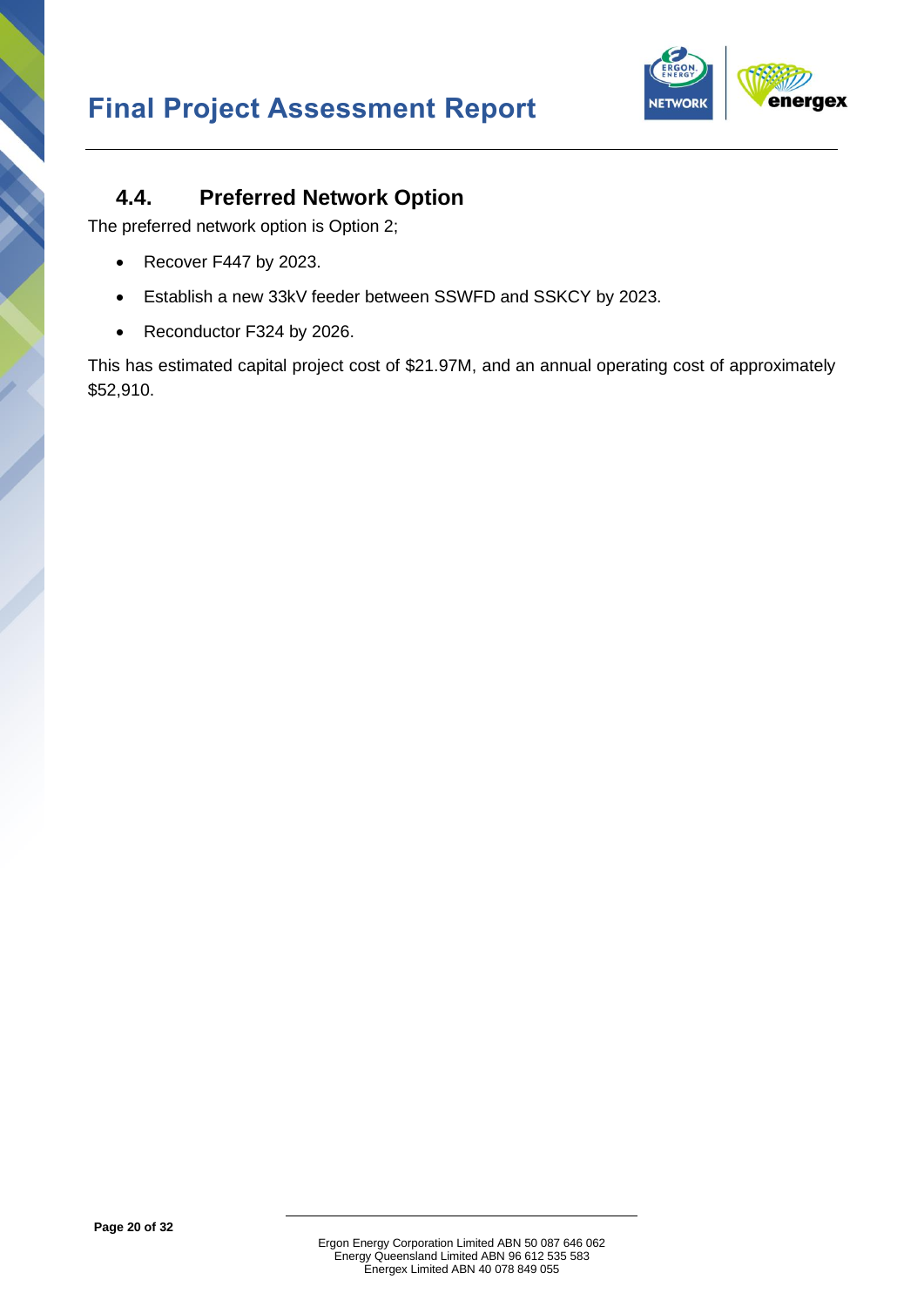

### <span id="page-25-0"></span>**Summary of Submissions Received**

On 22<sup>nd</sup> June 2020 Energex published the Non-Network Options Report (NNOR) providing details on the identified need in the Kilcoy area. This report sought information from Registered Participants, AEMO and Interested Parties regarding alternative potential credible options or variants to the potential credible option presented by Energex.

In response to the NNOR, Energex received one submission. While this response identified a technically credible option to establish 10MW of generation at the substation, the costs associated with this option were not commercially equivalent to the existing options. To protect Commercial-in-Confidence information received from a proponent, Energex has not published the costs associated with this Non-Network Option. As such, no further Non-Network Options were identified as part of the NNOR.

Additionally, Energex received no submissions in response to the DPAR.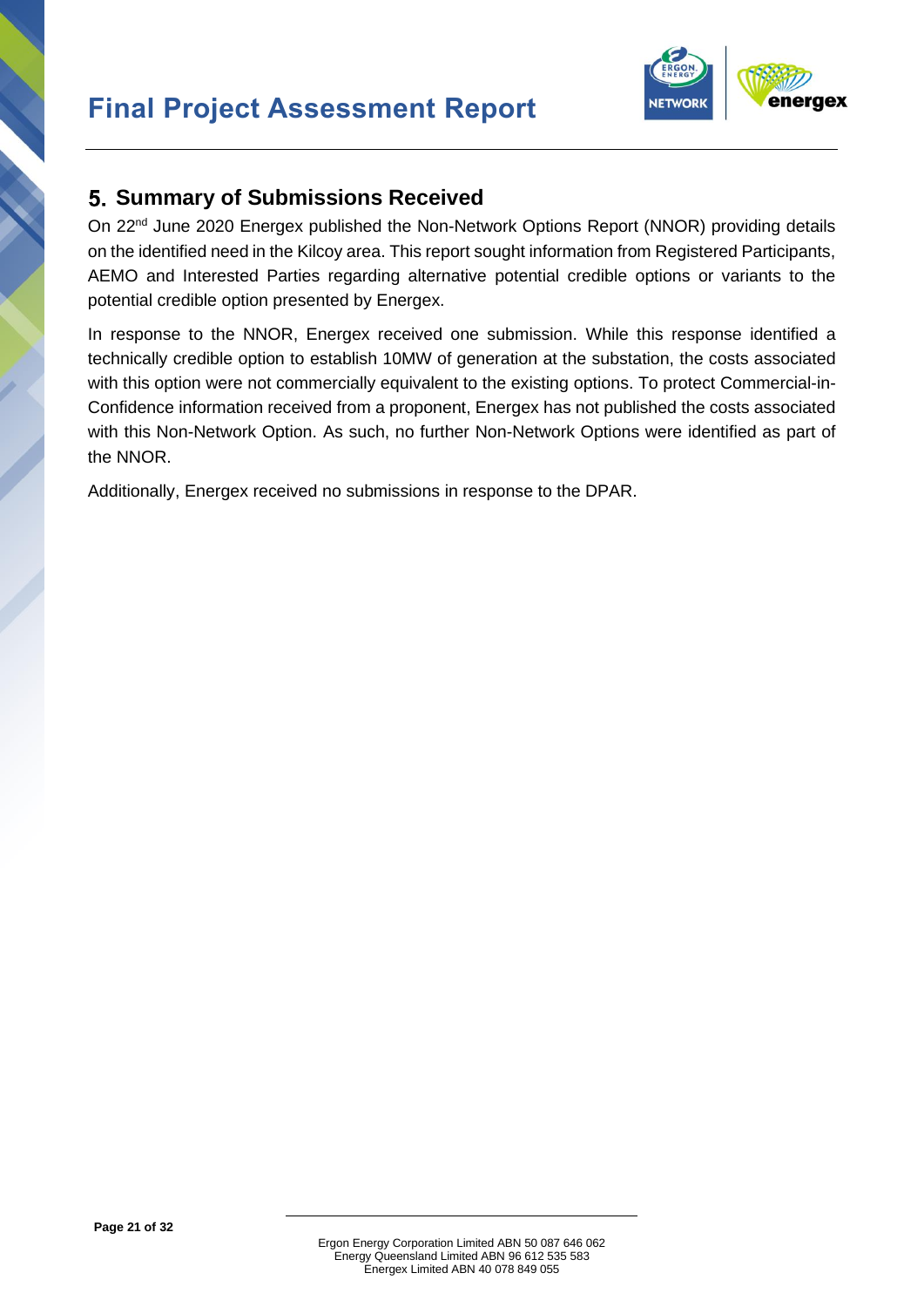

### <span id="page-26-0"></span>**Market Benefit Assessment Methodology**

The identified need outlined in the NNOR and DPAR is to reduce the Safety Risk associated with the condition of F447 SFAIRP, and the Environmental Risk ALARP. Because of this, the assessment methodology is a lowest cost process, rather than a cost/benefit analysis based on market benefits. However, to ensure that the proposed solutions provide continued reliability and security of supply to Energex's customers a VCR analysis has been undertaken to ensure the proposed solutions to the limitation capture the market benefits in their lowest cost NPV. The assumptions underpinning this analysis are outlined in Section [3.3.1](#page-14-4) and Section [4.](#page-16-0)

### <span id="page-26-1"></span>**Detailed Economic Assessment**

# **7.1. Methodology**

<span id="page-26-2"></span>Where there is a regulatory obligation to comply with the Safety Net criteria, Energex apply a lowest cost NPV assessment to determine the preferred network option. For the identified need presented in this DPAR, no sensitivity analysis was conducted. Due to the project being driven by the condition of the assets, there is not a material difference to the options based on an increase or decrease in load. As such, the NPV is a lowest cost NPV based on the costs of establishing each option, and the relative VCR outcome for each option. The preferred option for this DPAR is Option 2.

# <span id="page-26-3"></span>**7.2. Key Variables and Assumptions Discount Rate**

<span id="page-26-4"></span>Calculations for annual deferral values of projects are based on Energex's regulated pre-tax real Weighted Average Capital Cost (WACC). This value is prescribed by the AER for a specific regulatory period. The identified need described in this DPAR occurs in the 2020-2025 AER period, where the WACC is 2.62%. (Note that this is lower than the WACC in the previous regulatory period.)

# **Cost Estimates**

<span id="page-26-5"></span>Project costs are calculated using standard estimate components which are developed & evaluated by estimation teams in Energex. The costs are split into 2 components: direct cost, which are the costs which are directly costed to the project; and indirect costs which cover overheads associated with the business. All costs provided in this report are estimated to fall within specified level of accuracy of the stated cost.

# **Evaluation Test Period**

<span id="page-26-6"></span>Consideration of network options is assessed over an evaluation period of 60 years.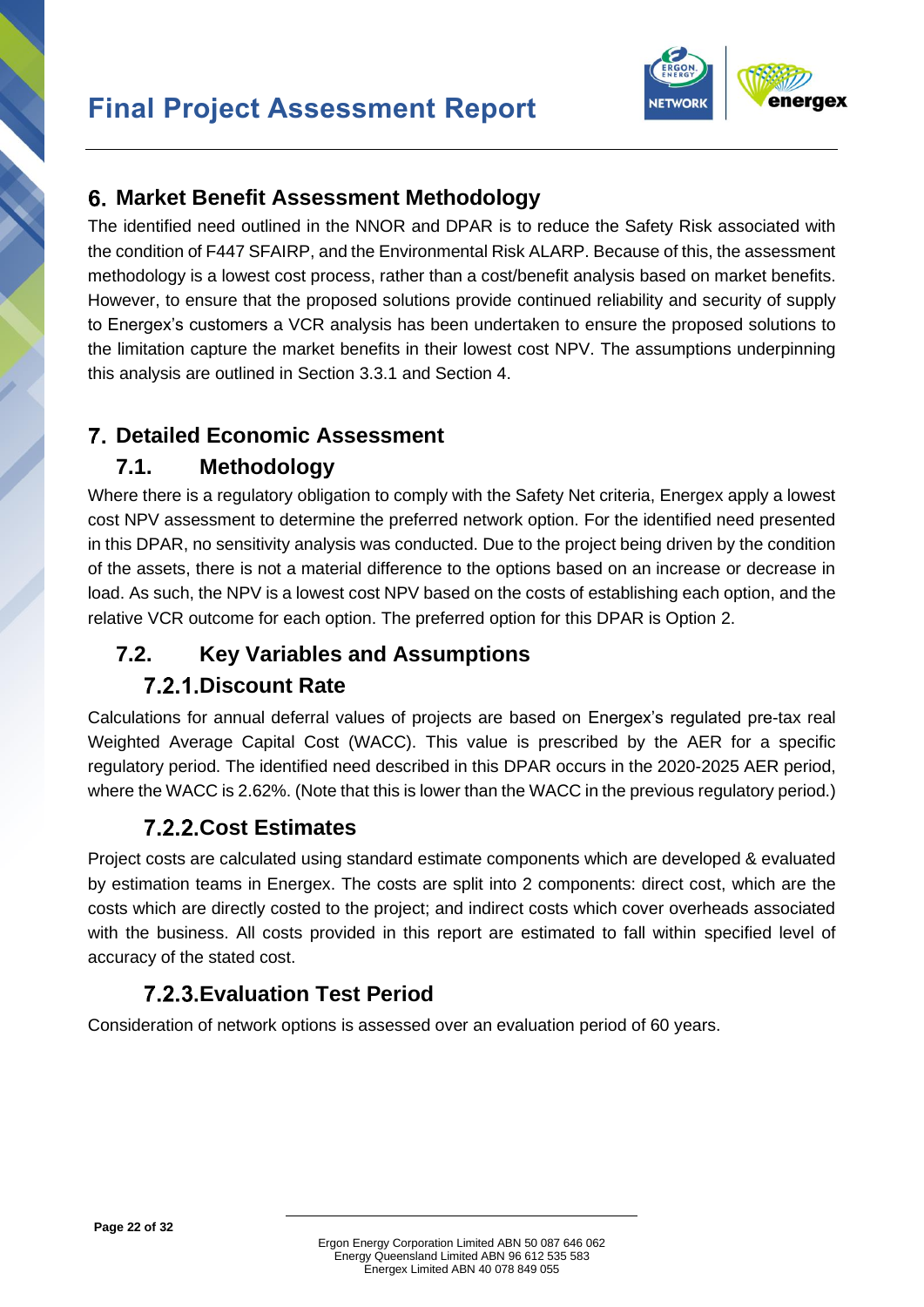

### <span id="page-27-0"></span>**7.3. NPV Results**

[Table 2](#page-27-2) shows the NPV results for the identified options. The costs associated with these four options are such that Option 2 is the preferred option in the Weighted Average NPV results.

| <b>Option</b><br><b>Number</b> | <b>Option Name</b>                               | <b>Rank</b> | <b>Net Economic</b><br>Benefit (\$k) | <b>PV of CAPEX</b><br>(\$k) | <b>PV of OPEX</b><br>(\$k) | PV of<br><b>Benefits (\$k)</b> |
|--------------------------------|--------------------------------------------------|-------------|--------------------------------------|-----------------------------|----------------------------|--------------------------------|
|                                | Reconductor F447 & F324                          | 4           | $-65,747$                            | $-21.179$                   | $-2,722$                   | $-41.846$                      |
| 2                              | Establish new SCCT 33kV<br><b>SSWFD to SSKCY</b> |             | $-33,355$                            | $-30.519$                   | $-2,836$                   | 0                              |
| 3                              | Establish new DCCT 33kV<br><b>SSWFD to SSKCY</b> | 3           | $-37,403$                            | $-34.423$                   | $-2,980$                   | 0                              |
| 4                              | Reconductor F447 & F324 +<br>3MVA generation     | າ           | $-36,920$                            | $-21,179$                   | $-3,485$                   | $-12,256$                      |

|  | Table 2: Weighted Average NPV Results |  |  |
|--|---------------------------------------|--|--|
|  |                                       |  |  |

<span id="page-27-2"></span>Further details such as project staging and the NPV results for each scenario can be found in Appendix C.

# <span id="page-27-1"></span>**7.4. Selection of Preferred Option**

The preferred network option is Option 2;

- Recover F447 by 2023.
- Establish a new 33kV feeder between SSWFD and SSKCY by 2023.
- Reconductor F324 by 2026.

This has estimated capital project cost of \$21.97M, and an annual operating cost of approximately \$52,910.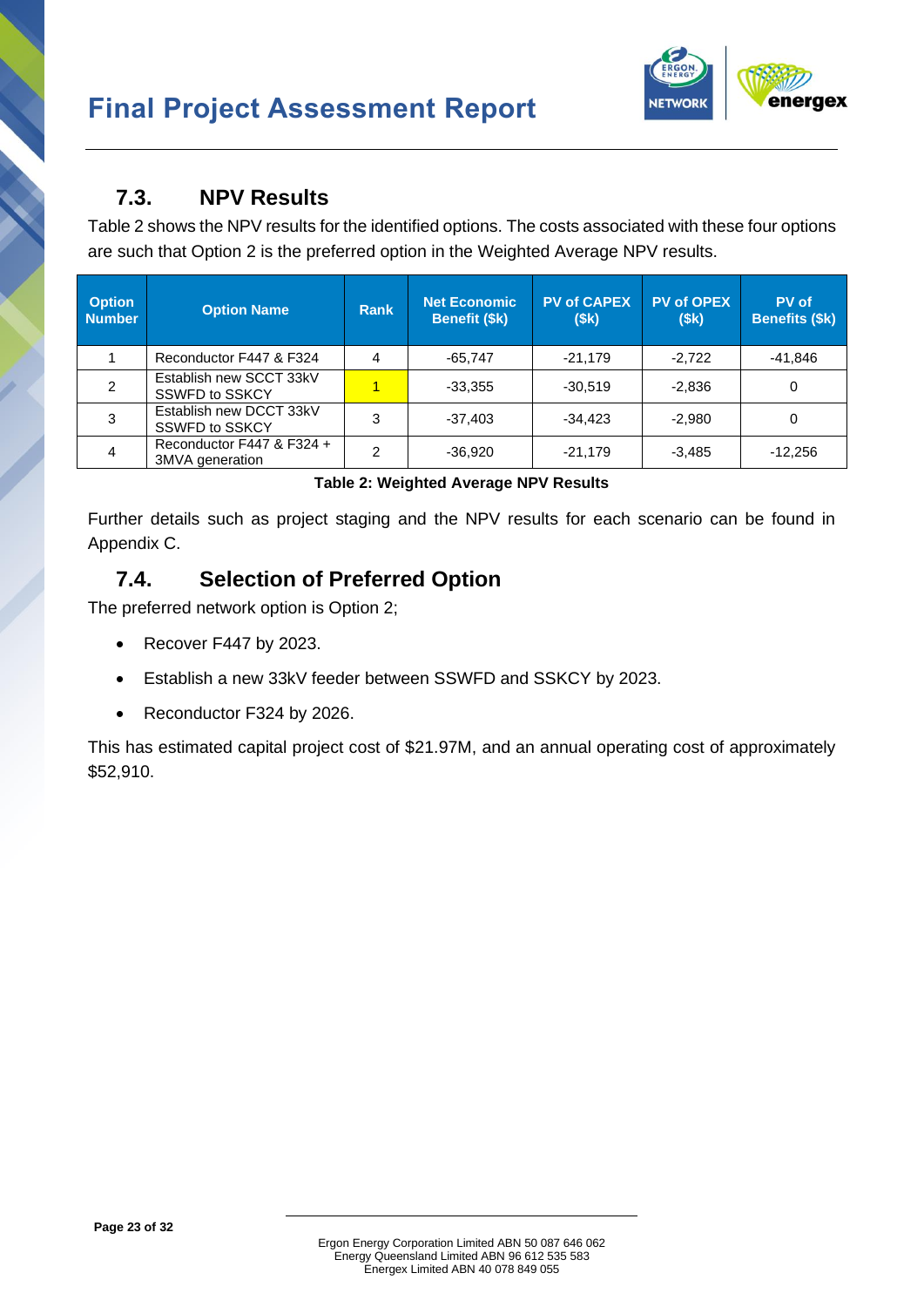

# <span id="page-28-0"></span>**Submission and Next Steps**

### <span id="page-28-1"></span>**8.1. Submission from Solution Providers**

Energex invites written submissions to address the identified need in this report from registered participants and interested parties.

Energex will not be legally bound in any way or otherwise obligated to any person who may receive this RIT-D report or to any person who may submit a proposal. At no time will Energex be liable for any costs incurred by a proponent in the assessment of this RIT-D report, any site visits, obtainment of further information from Energex or the preparation by a proponent of a proposal to address the identified need specified in this RIT-D report.

The RIT-D process is aimed at identifying a technically feasible non-network alternative to the internal option that has greater net economic benefits. However, the selection of the solution provider to implement the preferred option will be done in accordance with Energex standards for procurement.

Submissions in response to the report may be submitted to [demandmanagement@energex.com.au.](mailto:demandmanagement@energex.com.au) If no formal dispute is raised, Energex will proceed with the preferred option.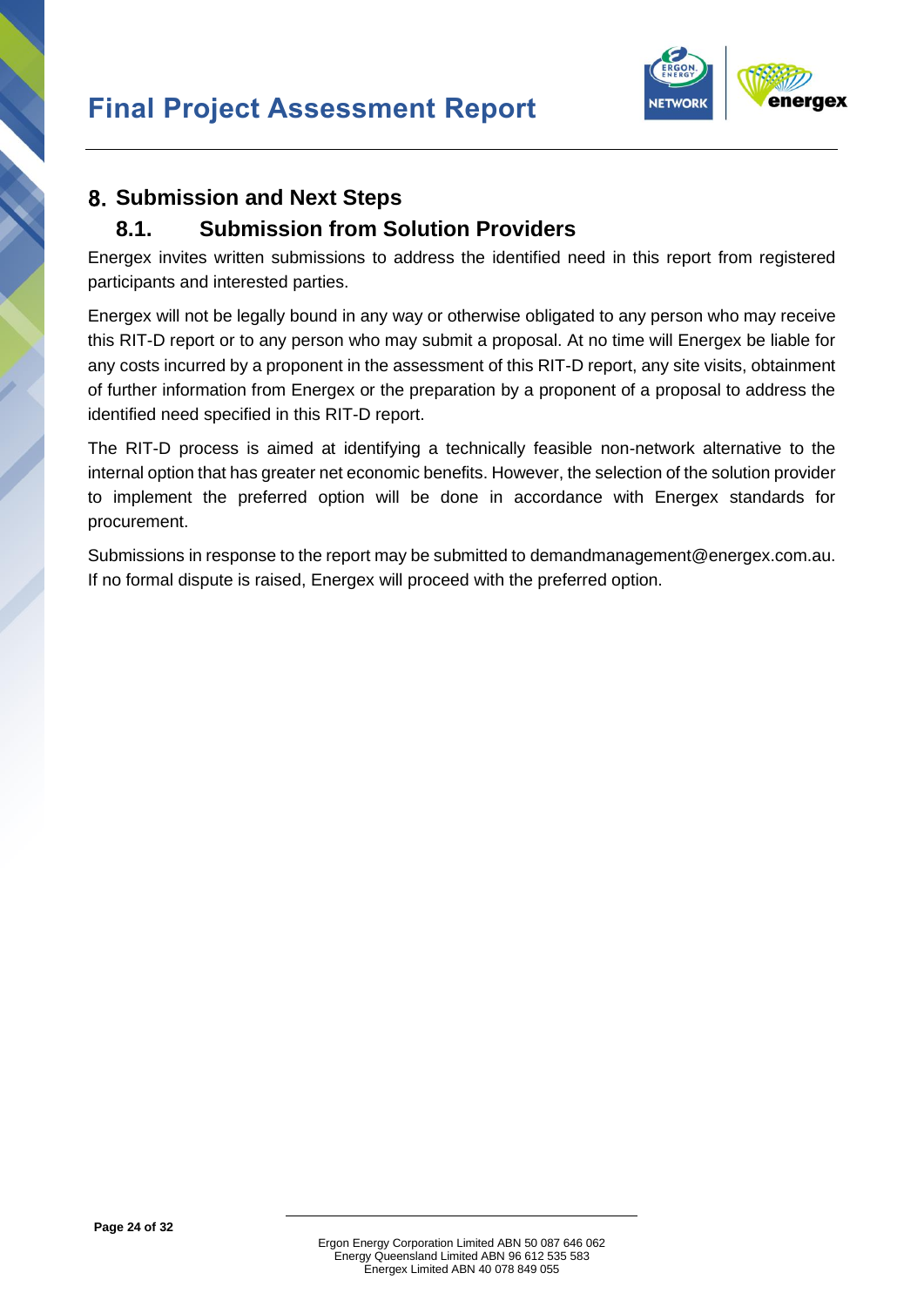



### <span id="page-29-0"></span>**8.2. Overview of Process**

Energex intends to carry out the following process to assess what action should be taken to address the identified need in the Kilcoy supply area:

| Step 1                                                                                                                                   | Publish Non-Network Options Report inviting non-network<br>options from interested participants                                                        | Date Released:<br><b>22 June 2020</b>    |  |  |
|------------------------------------------------------------------------------------------------------------------------------------------|--------------------------------------------------------------------------------------------------------------------------------------------------------|------------------------------------------|--|--|
| Step 2                                                                                                                                   | Submissions in response to the Non-Network Options<br>Report                                                                                           | Due Date:<br>28 September 2020           |  |  |
| Step 3                                                                                                                                   | Review and analysis of proposals by Energex<br>This is likely to involve further consultation with proponents<br>and additional data may be requested. | Concluded:<br>21 December 2020           |  |  |
| Step 4                                                                                                                                   | Release of Draft Project Assessment Report (DPAR) (this<br>report)                                                                                     | Date Released:<br><b>15 January 2021</b> |  |  |
| Step 5                                                                                                                                   | Submissions in response to the Draft Project Assessment<br>Report.                                                                                     | Due Date:<br>5 March 2021                |  |  |
| Step 6                                                                                                                                   | Review and analysis by Energex.<br>This is likely to involve further consultation with proponents<br>and additional data may be requested.             | Date Completed:<br>15 April 2021         |  |  |
| Step 7                                                                                                                                   | Release of Final Project Assessment Report (FPAR)<br>including summary of submissions received                                                         | Date Released:<br>26 April 2021          |  |  |
| Energex reserves the right to revise this timetable at any time. The revised timetable will be made<br>available on the Energex website. |                                                                                                                                                        |                                          |  |  |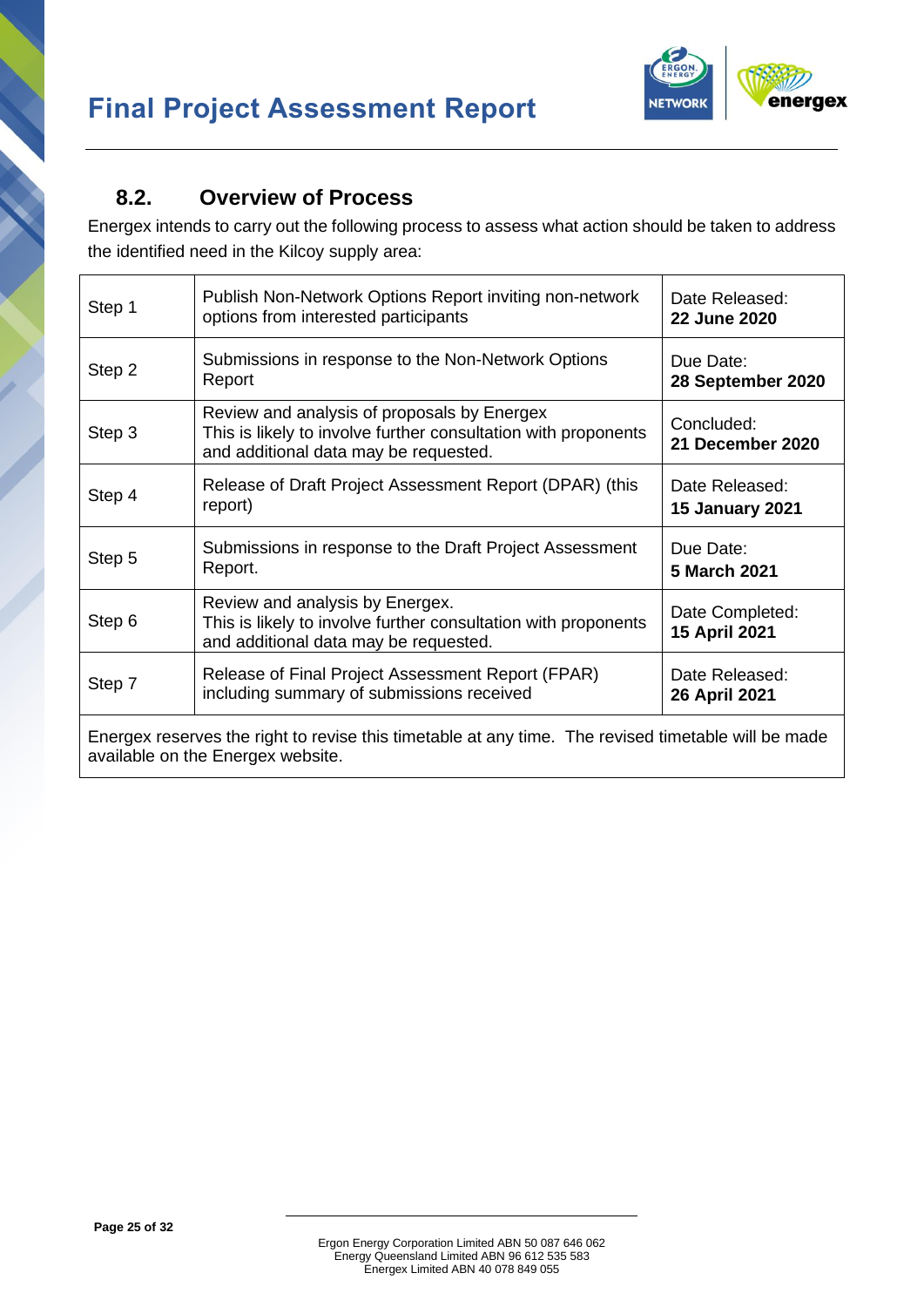

### <span id="page-30-0"></span>**Compliance Statement**

This FPAR complies with the requirements of NER section 5.17.4(o) as demonstrated below:

| <b>Requirement</b>                                                                                                                                                                                                  | <b>Report</b><br><b>Section</b> |
|---------------------------------------------------------------------------------------------------------------------------------------------------------------------------------------------------------------------|---------------------------------|
| (1) a description of the identified need for investment;                                                                                                                                                            | 3                               |
| (2) the assumptions used in identifying the identified need (including, in the<br>case of proposed reliability corrective action, why the RIT-D proponent<br>considers reliability corrective action is necessary); | 3                               |
| (3) if applicable, a summary of, and commentary on, the submissions<br>received on the DPAR;                                                                                                                        | 5                               |
| (4) a description of each credible option assessed                                                                                                                                                                  | 4 & 5                           |
| (5) where a Distribution Network Service Provider has quantified market<br>benefits in accordance with clause 5.17.1(d), a quantification of each<br>applicable market benefit of each credible option              | 6                               |
| (6) a quantification of each applicable cost for each credible option, including<br>a breakdown of operating and capital expenditure                                                                                | 4                               |
| (7) a detailed description of the methodologies used in quantifying each<br>class of costs or market benefit                                                                                                        | 6                               |
| (8) where relevant, the reasons why the RIT-D proponent has determined<br>that a class or classes of market benefits or costs do not apply to a<br>credible option                                                  | 6                               |
| (9) the results of a NPV analysis of each credible option and accompanying<br>explanatory statements regarding the results                                                                                          | 7.3                             |
| (10) the identification of the proposed preferred option                                                                                                                                                            | 7.4                             |
| (11) for the proposed preferred option, the RIT-D proponent must provide:                                                                                                                                           |                                 |
| (i) details of the technical characteristics;                                                                                                                                                                       |                                 |
| (ii) the estimated construction timetable and commissioning date (where<br>relevant);                                                                                                                               |                                 |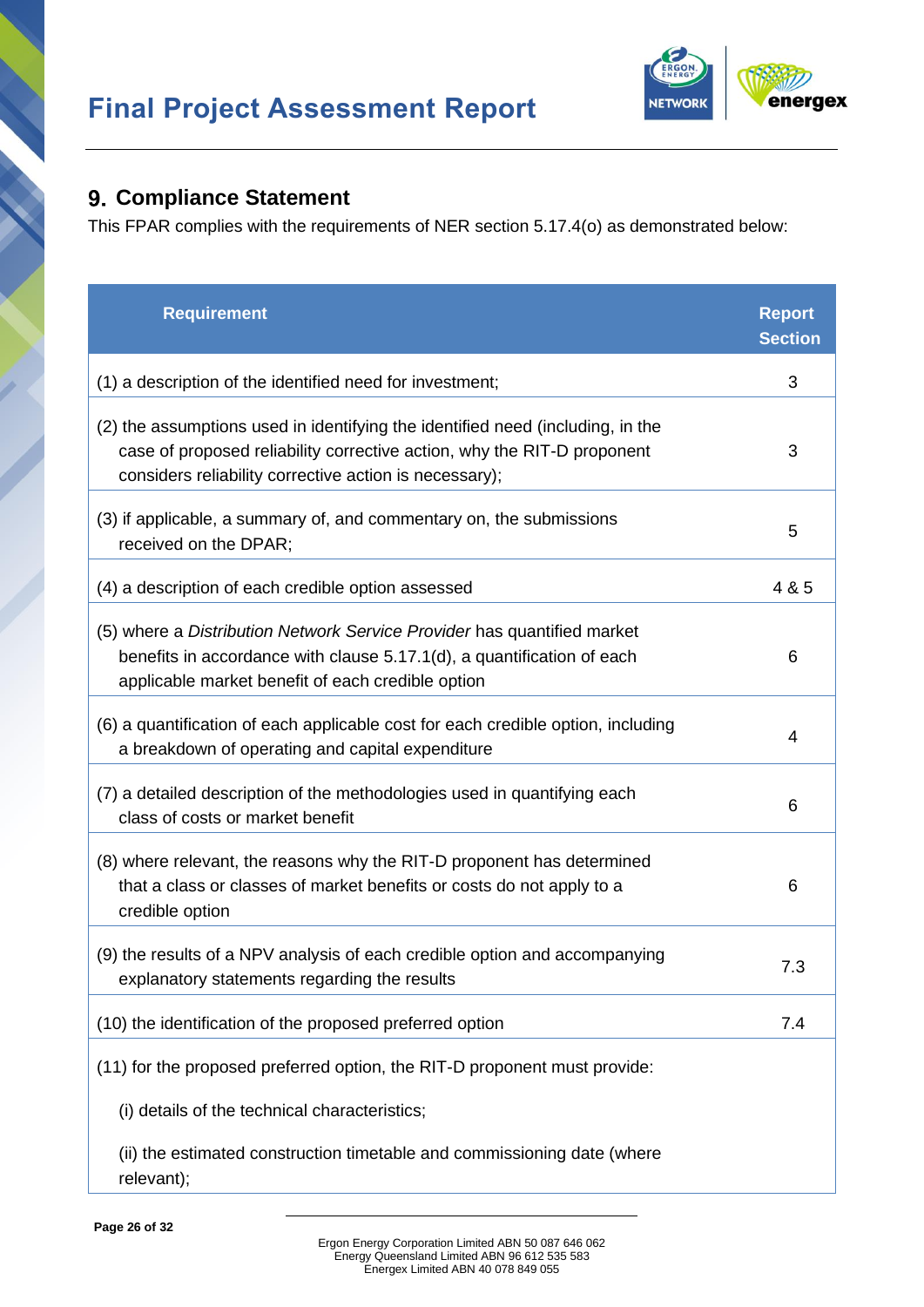

| <b>Requirement</b>                                                                                                                        | <b>Report</b><br><b>Section</b> |
|-------------------------------------------------------------------------------------------------------------------------------------------|---------------------------------|
| (ii) the indicative capital and operating costs (where relevant);                                                                         |                                 |
| (iv) a statement and accompanying analysis that the proposed preferred<br>option satisfied the RIT-D; and                                 |                                 |
| (v) if the proposed preferred option is for reliability corrective action and<br>that option has a proponent, the name of the proponent   | 7.4                             |
| (12) contact details for a suitably qualified staff member of the RIT-D<br>proponent to whom queries on the draft report may be directed. | 1.2                             |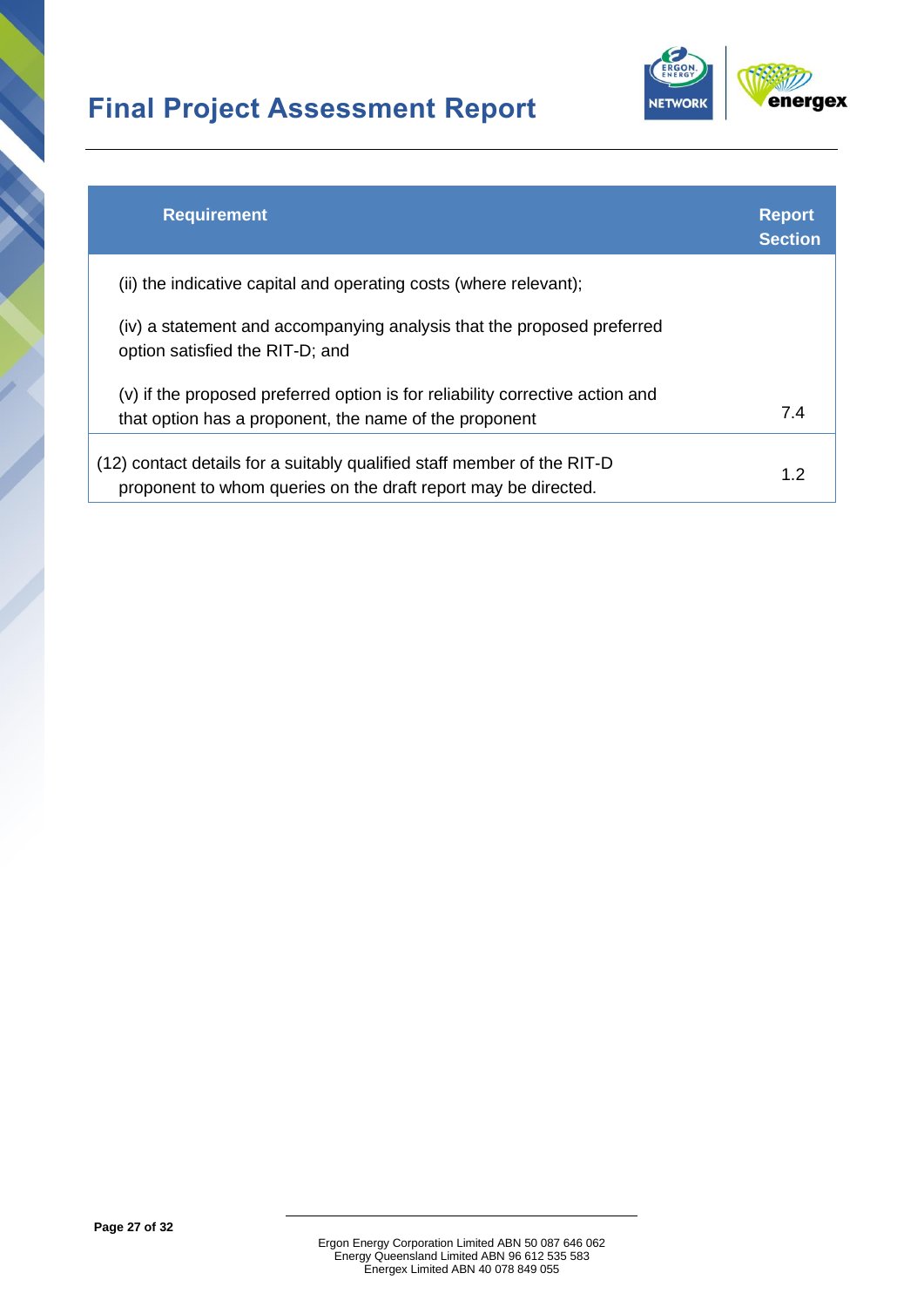

# <span id="page-32-0"></span>**Appendix A – The RIT-D Process**



Source: AEMC, *Rule determination: National Electricity Amendment (Replacement expenditure planning arrangements) Rule 2017*, July 2017, p. 64.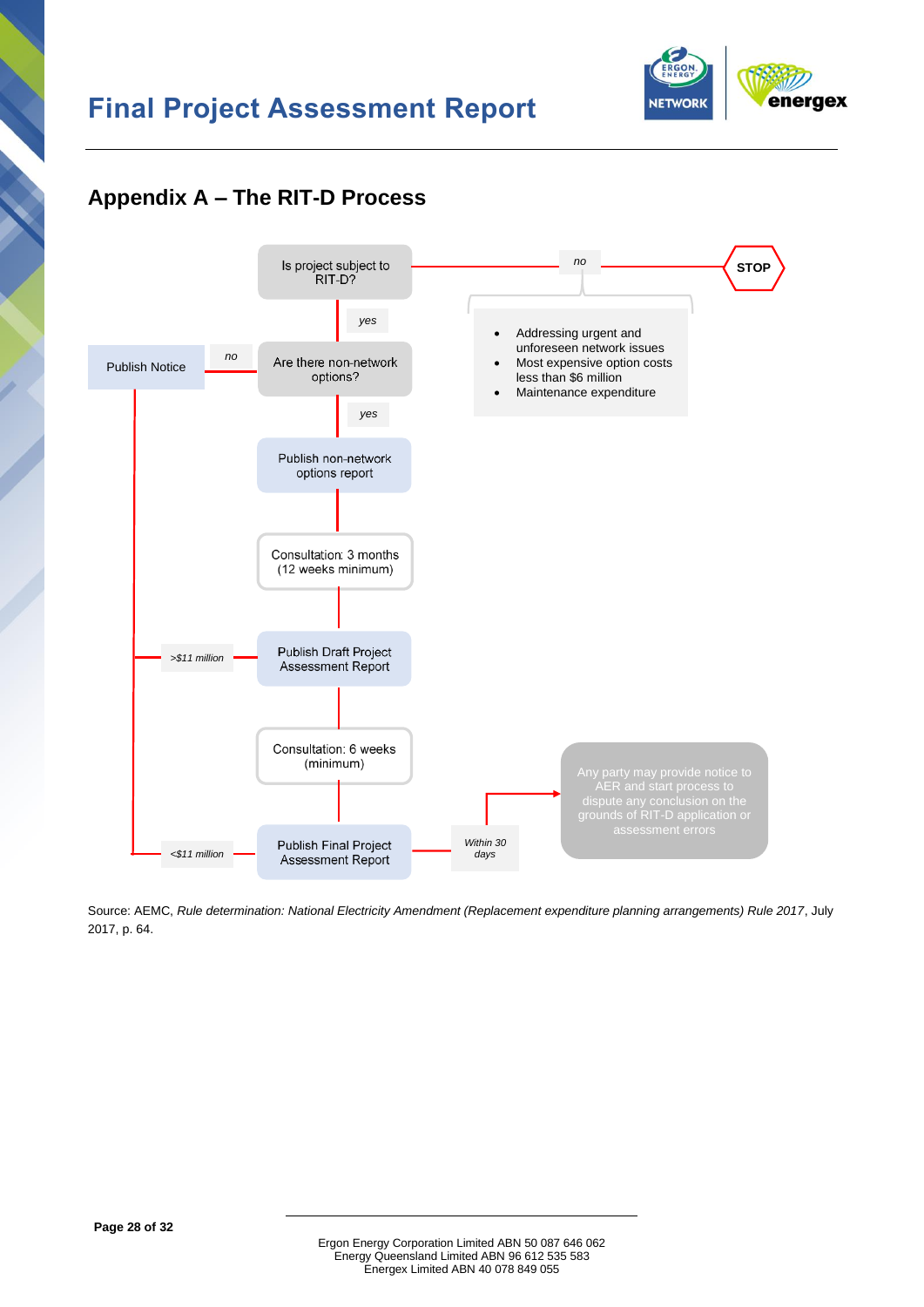

# <span id="page-33-0"></span>**Appendix B – Glossary of Terms**

| <b>Term</b>                  | <b>Definition</b>                                                                                                                                                                                                                                                                                                                                                                             |
|------------------------------|-----------------------------------------------------------------------------------------------------------------------------------------------------------------------------------------------------------------------------------------------------------------------------------------------------------------------------------------------------------------------------------------------|
| Peak Risk Period             | The time period over which the load is highest (Day/Night).                                                                                                                                                                                                                                                                                                                                   |
| NCC Rating (MVA)             | Normal Cyclic Capacity - the total capacity with all network<br>components and equipment in service.                                                                                                                                                                                                                                                                                          |
|                              | The maximum permissible peak daily loading for a given load cycle<br>that plant can supply each day of its life. Taking impedance<br>mismatch into consideration, it is considered the maximum rating for<br>a transformer to be loaded under normal load conditions.                                                                                                                         |
| 10 PoE Load (MVA)            | Peak load forecast with 10% probability of being exceeded (one in<br>every 10 years will be exceeded). Based on normal expected growth<br>rates & weather corrected starting loads.                                                                                                                                                                                                           |
| LARn (MVA)                   | Security standard load at risk under system normal condition,<br>expressed in MVA.                                                                                                                                                                                                                                                                                                            |
| LARn (MW)                    | Security standard load at risk under system normal condition,<br>expressed in MW.                                                                                                                                                                                                                                                                                                             |
| Power Factor at Peak<br>Load | Compensated power factor at 50 PoE Load. Capacitive<br>compensation is switched according to the size of the capacitor<br>banks installed at the substation, compensation is generally limited<br>to prevent a substation from going into leading power factor.                                                                                                                               |
| ECC Rating (MVA)             | Emergency Cyclic Capacity – the long term firm delivery capacity<br>under a single contingent condition.                                                                                                                                                                                                                                                                                      |
|                              | The maximum permissible peak emergency loading for a given load<br>cycle that an item of plant can supply for an extended period of time<br>without unacceptable damage. For substations with multiple<br>transformers, the ECC is the minimum emergency cyclic capacity of<br>all transformer combinations taking impedance mismatches into<br>consideration, with one transformer off line. |
| 50 PoE Load (MVA)            | Peak load forecast with 50% probability of being exceeded (one in<br>every two years will be exceeded). Based on normal expected<br>growth rates and weather corrected starting loads.                                                                                                                                                                                                        |
| Raw LAR (MVA)                | The amount of load exceeding ECC rating.<br>(50 PoE Load - ECC Rating)                                                                                                                                                                                                                                                                                                                        |
| 2-Hour Rating (MVA)          | Two-Hour Emergency Capacity (2HEC) – the short term or firm<br>delivery capacity under a single contingent condition.                                                                                                                                                                                                                                                                         |
|                              | The maximum permissible peak emergency loading for a given load<br>cycle that an item of plant can supply up to two hours without<br>causing unacceptable damage. For substations with multiple<br>transformers, the 2HEC is the minimum two hour emergency rating<br>of all transformer combinations taking impedance mismatches into<br>consideration, with one transformer off line.       |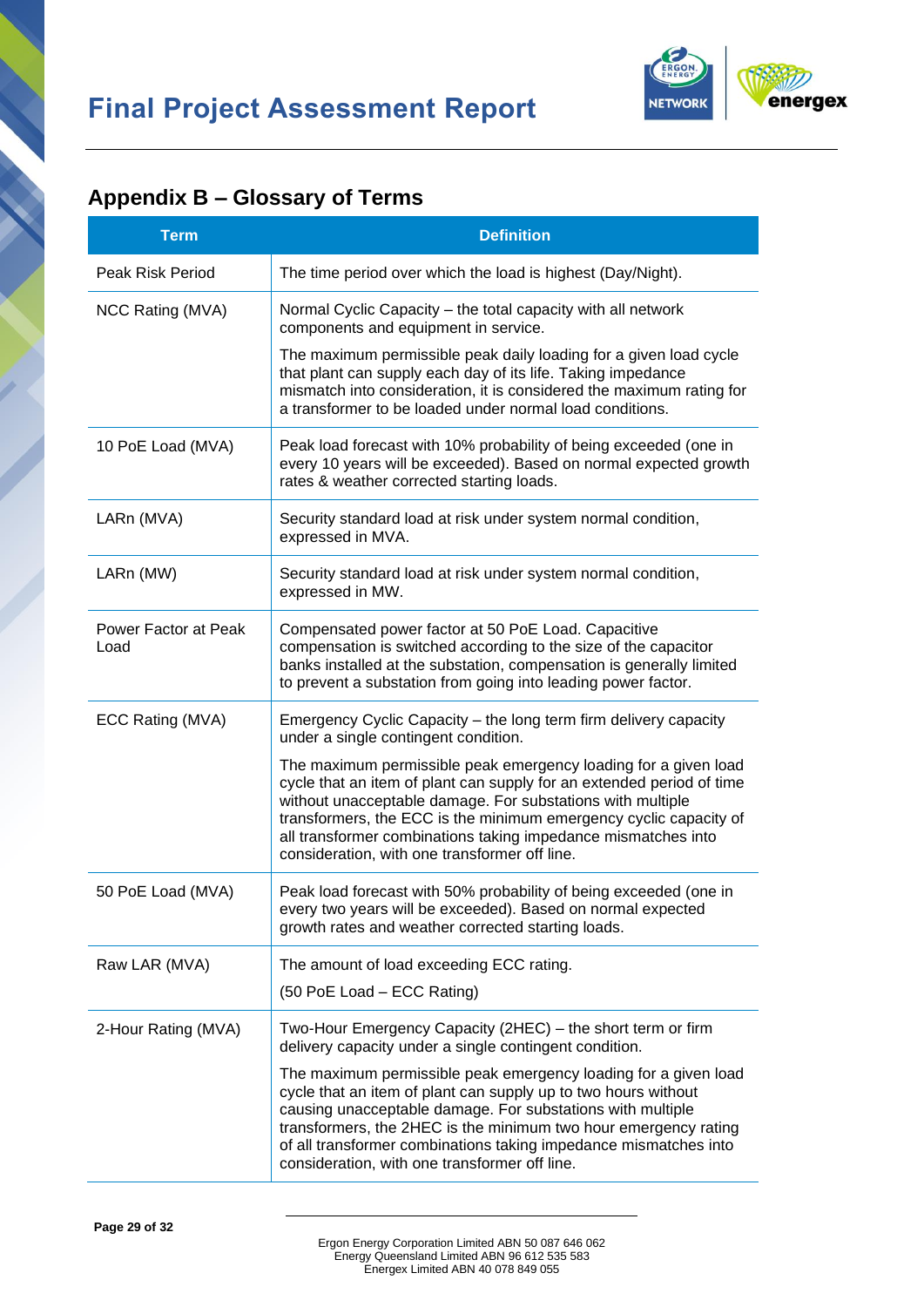

| <b>Term</b>                                                                                                                                                                                      | <b>Definition</b>                                                                                                                                                                                                                                                                                                                                                                                  |  |
|--------------------------------------------------------------------------------------------------------------------------------------------------------------------------------------------------|----------------------------------------------------------------------------------------------------------------------------------------------------------------------------------------------------------------------------------------------------------------------------------------------------------------------------------------------------------------------------------------------------|--|
| Auto Trans Avail (MVA)                                                                                                                                                                           | SCADA or automatically controlled load transfers that can be<br>implemented within one minute.                                                                                                                                                                                                                                                                                                     |  |
| Remote Trans Avail<br>(MVA)                                                                                                                                                                      | Load transfers that can be implemented through SCADA switching<br>procedures by the network control officer. It is assumed that this can<br>generally be achieved within 30 minutes excluding complex or time<br>-consuming restoration procedures.                                                                                                                                                |  |
| Manual Trans Avail<br>(MVA)                                                                                                                                                                      | Load transfers can also be deployed via manually controlled<br>switchgear locally by field staff. It is assumed that the<br>implementation of manual switching procedures to isolate the<br>faulted portion of the network to restore supply to healthy parts of<br>the network can be fully implemented within three hours (urban) or<br>four hours (rural).                                      |  |
|                                                                                                                                                                                                  | Manual transfers are obtained from load flow studies performed on<br>each 11 kV distribution feeder based on the forecast 2016/17 load,<br>the sum of all available 11 kV transfers at a substation is multiplied<br>by a 0.75 factor to account for diversity and to provide a margin of<br>error to avoid voltage collapse. The same approach applies<br>throughout the forward planning period. |  |
| LARc (MVA)                                                                                                                                                                                       | Security standard load at risk for single contingent conditions.                                                                                                                                                                                                                                                                                                                                   |  |
| Estimated generation / load reduction required to defer the forecast<br>LARc (MW)<br>system limitation. This is the security standard load at risk for a<br>single contingency, expressed in MW. |                                                                                                                                                                                                                                                                                                                                                                                                    |  |
| <b>Customer Category</b>                                                                                                                                                                         | For security standard application, the general type of customer a<br>substation or feeder supplying the area.                                                                                                                                                                                                                                                                                      |  |
| <b>SSKCY</b>                                                                                                                                                                                     | Kilcoy Zone Substation                                                                                                                                                                                                                                                                                                                                                                             |  |
| <b>SSWFD</b>                                                                                                                                                                                     | <b>Woodford Zone Substation</b>                                                                                                                                                                                                                                                                                                                                                                    |  |
| <b>SSSDM</b>                                                                                                                                                                                     | Somerset Dam                                                                                                                                                                                                                                                                                                                                                                                       |  |
| <b>SSBWH</b>                                                                                                                                                                                     | Beerwah bulk supply and zone substation                                                                                                                                                                                                                                                                                                                                                            |  |
| <b>SSMLY</b>                                                                                                                                                                                     | <b>Maleny Zone Substation</b>                                                                                                                                                                                                                                                                                                                                                                      |  |
| <b>SSLBH</b>                                                                                                                                                                                     | Landsborough Zone substation                                                                                                                                                                                                                                                                                                                                                                       |  |
| <b>SSNBR</b>                                                                                                                                                                                     | Nambour zone substation                                                                                                                                                                                                                                                                                                                                                                            |  |
| <b>SSWMR</b>                                                                                                                                                                                     | Wamuran zone substation                                                                                                                                                                                                                                                                                                                                                                            |  |
| <b>SSCBW</b>                                                                                                                                                                                     | Caboolture West zone substation                                                                                                                                                                                                                                                                                                                                                                    |  |
| SST78                                                                                                                                                                                            | Lockrose bulk and zone substation                                                                                                                                                                                                                                                                                                                                                                  |  |
| <b>SSCMY</b>                                                                                                                                                                                     | Coominya zone substation                                                                                                                                                                                                                                                                                                                                                                           |  |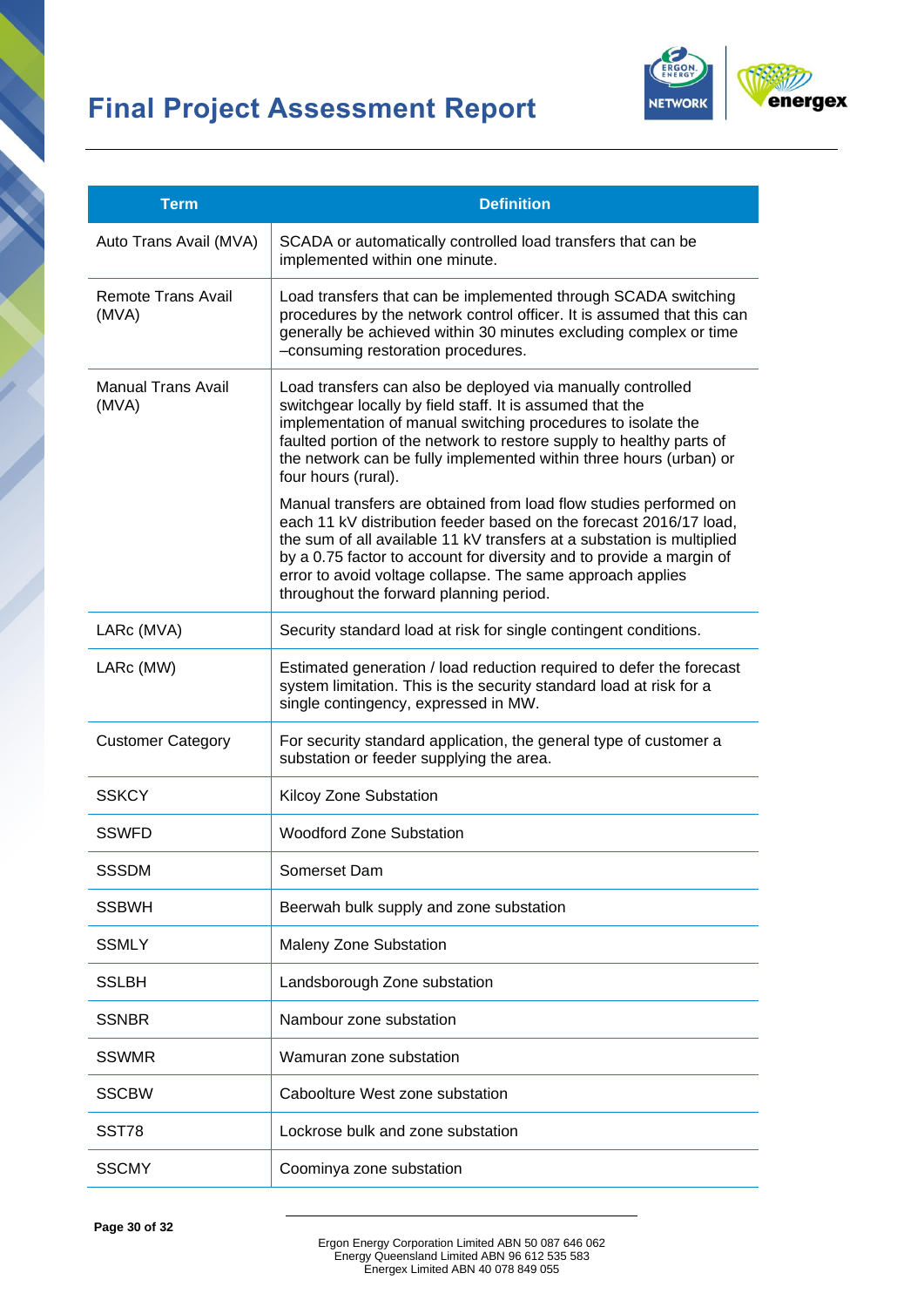

| Term         | <b>Definition</b>           |
|--------------|-----------------------------|
| <b>SSPGY</b> | Paddy Gully Regulator       |
| <b>SSMRB</b> | Murrumba zone substation    |
| <b>SSTGW</b> | Toogoolawah zone substation |